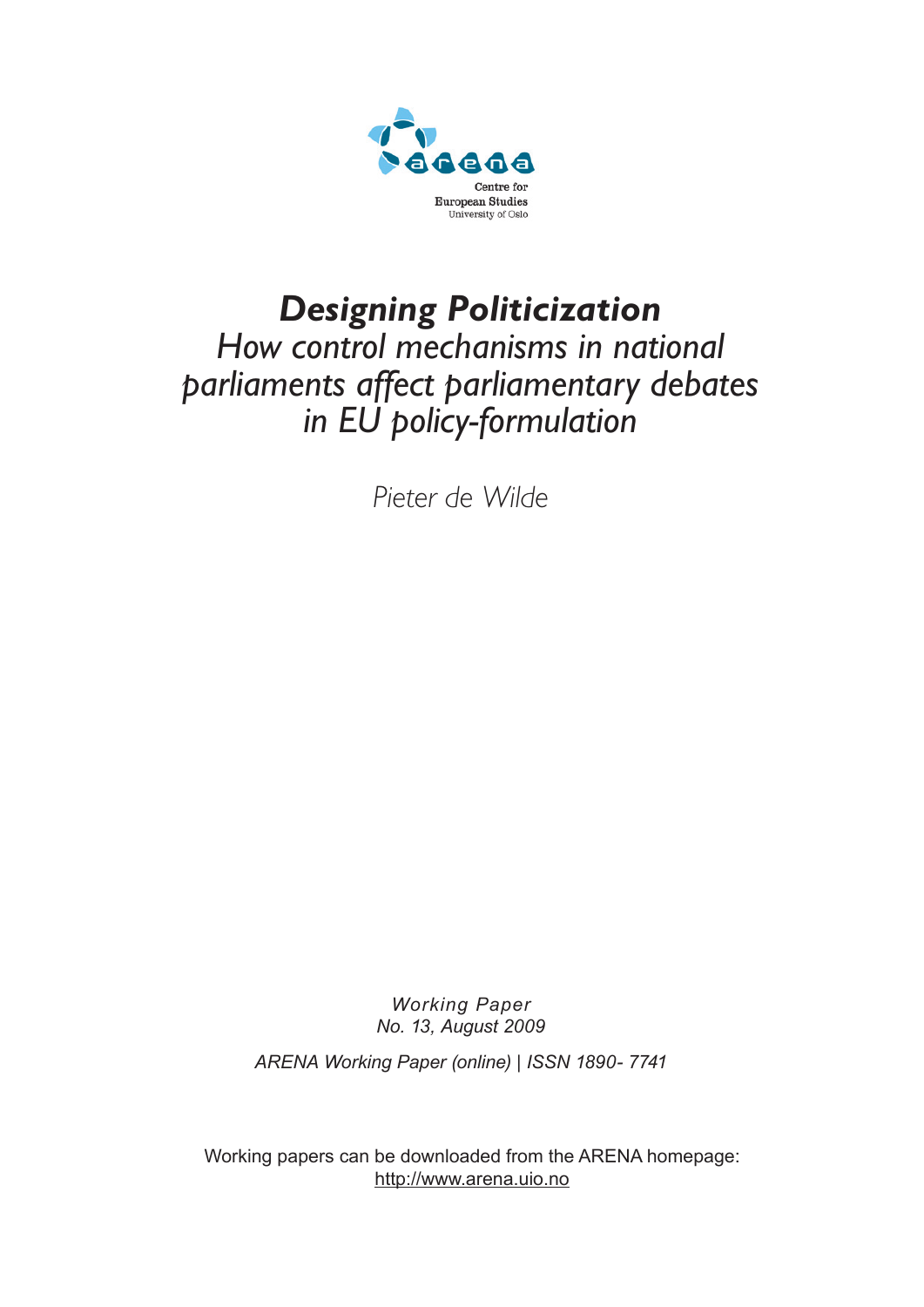## **Abstract**

This paper asks how ex ante and ex post control mechanisms structuring the involvement of national parliaments in EU policy-formulation affect the size and scope of conflict of parliamentary debates. The direct and indirect effects of control mechanisms are assessed in a comparative case study on plenary parliamentary debates in the Danish Folketing and Dutch Tweede Kamer on the EU multiannual budgets Delors II, Agenda 2000 and Financial Perspectives 2007-2013. It finds that control mechanisms have direct effects on the size of parliamentary debate and indirectly on the scope of conflict. As control mechanisms structure the timing of debates, different interactions with the policy-formulation process and media coverage are created leading to different scopes of conflict. It finds that ex ante mechanisms trigger smaller, more partisan debates at an early stage of the policy-formulation process, whereas ex post mechanisms stimulate larger, later and intergovern-mental debates. If, from a normative democratic point of view, we value large, partisan debates, these findings present a problem as there appears to be a trade-off between high quantity on the one hand, and partisan conflict on the other hand.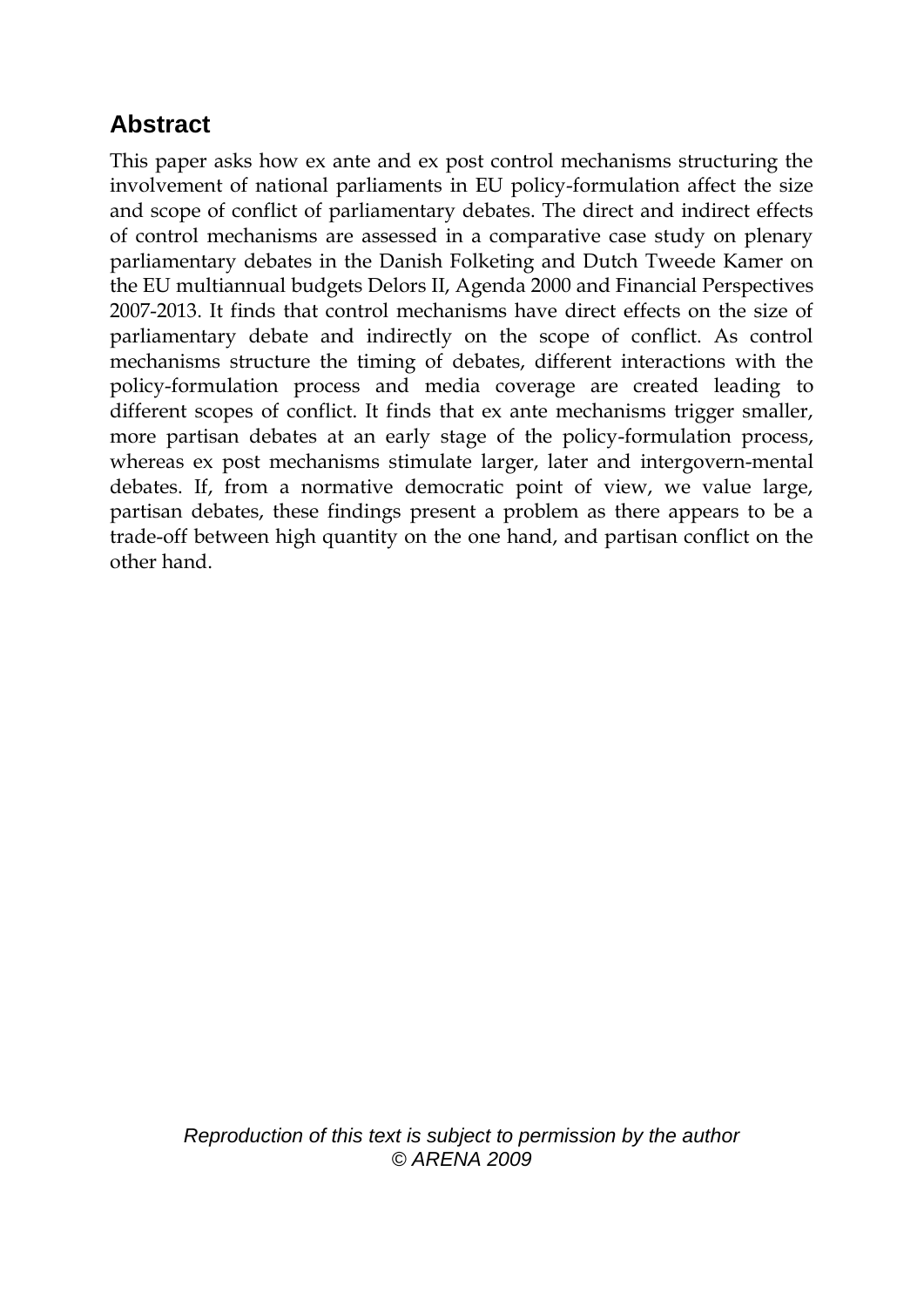## **Introduction**

National parliaments of European Union (EU) member states struggle to hold their governments accountable for policy-formulation in the EU (Maurer and Wessels 2001; Norton 1996a; O'Brennan and Raunio 2007b; Raunio and Hix 2001). In their efforts to safeguard or regain control over government activity, national parliaments face a question of institutional design. Some of them – like the Danish Folketing – have created control mechanisms to strengthen *ex ante* accountability in the form of strong European Affairs Committees (EACs) (Laursen 2001; Møller Sousa 2008). Others – like the Dutch Tweede Kamer – have created less powerful EACs but added *ex post* mechanisms. This choice between different control mechanisms may result in unintended consequences. Of particular interest from a democratic perspective are consequences to the extent and nature of parliamentary debates (Auel 2007). These debates need to be substantial in size and feature differences of opinion in order to facilitate collective will-formation and exchange of arguments (Eriksen and Fossum 2002) as well as to signal party positions to voters, thus presenting them with a meaningful choice and the possibility to 'throw the rascals out' in future elections (Mair 2001).

The main question of this article is how and to what extent ex ante and ex post control mechanisms affect the size and scope of conflict of parliamentary debates in EU policy-formulation. To answer this question, we first discuss the importance and conceptualization of parliamentary debates on EU issues. It then presents an explanatory framework in order to analyze how variations may be caused by different forms of control mechanisms. Although from the perspective of alleviating the democratic deficit we would prefer large parliamentary debates with partisan dimensions of conflict, this study presents evidence that we are in reality faced with a trade-off, which can at least partially be attributed to the design of ex ante and ex post control mechanisms.

## **Debating Europe in national parliaments**

As the EU increasingly resembles a polity – or 'political system' (Hix 2005) – normative standards of democratic legitimacy increasingly apply (Bellamy and Warleigh 1998; Føllesdal and Hix 2006; Lord 1998). Since the EU is not a full blown federation or state, and the legitimacy of the European Parliament is questioned, there remains an important role to be fulfilled by national parliaments (Auel 2005; Kiiver 2006; Tans et al. 2007). Especially, since all EU member states have some form of (semi-)parliamentary democracy, where government is directly accountable to parlia-ment (Müller et al. 2003). Aside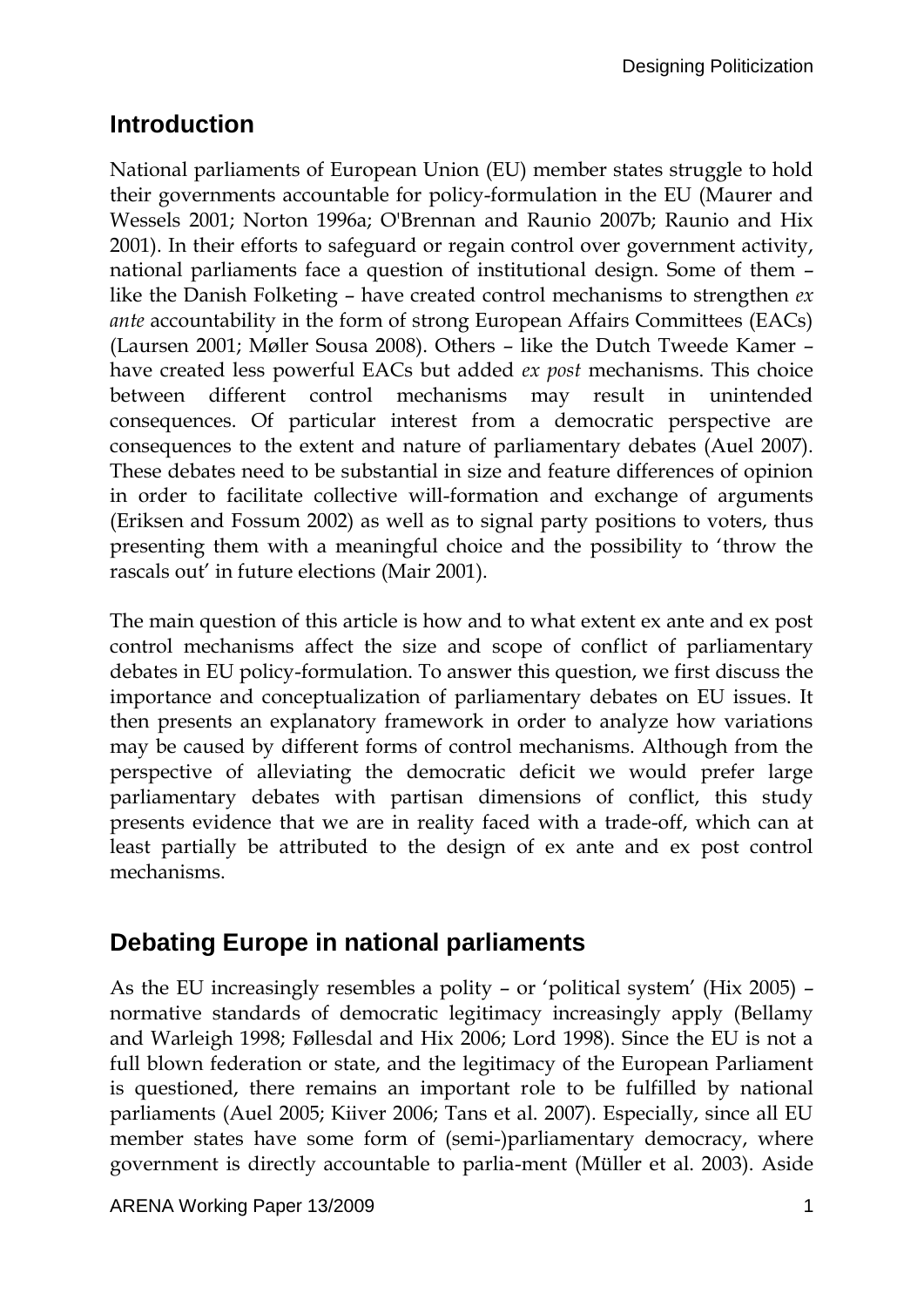from ensuring democratic legitimacy at EU level, national parliaments are the main representative body to support democratic legitimacy at national level. This increasingly requires an involvement in EU policy-formulation as many political decisions made in 'Brussels' directly affect citizens in the Member States.

Although there are different categorizations of functions of parliaments in the literature, these generally fall into two groups: controlling government and providing an arena for public debate (Müller et al. 2003: 20). On the one hand, parliaments hold government accountable for its actions and make sure that government acts in correspondence with the will of the majority in parliament. On the other hand, parliaments are a central institutional arena for public deliberation and will-formation for two reasons. Firstly, arguments about European integration should be exchanged in an effort to reach optimal policies (Eriksen and Fossum 2002). Secondly, debates are needed through which party positions on EU issues can be signaled to voters, thus allowing voters to recognize which party best represents their interests and thereby inform their votes in the next election (Føllesdal and Hix 2006; Mair 2005; 2007). Thus, there is a democratic need for *politicized* debates in parliaments, i.e. debates sufficiently large and conflictual to ensure a sufficient exchange of arguments in which political parties defend different positions (De Wilde 2007).

Most studies on national parliaments in the EU are interested in their 'control' function (Maurer and Wessels 2001; Norton 1996b; O'Brennan and Raunio 2007b; Tans et al. 2007). Thanks to this literature, we know there is a wide range of 'control mechanisms' (Norton 1996b; Pollack 1997) created by national parliaments. The most notable of these are European Affair Committees (EACs) in which representatives of all political parties discuss European matters with the relevant ministers. All Member States have created such specialized committees (O'Brennan and Raunio 2007a). There remain, however, strong national differences as to how powerful EACs are (e.g. Raunio 2005). It is therefore interesting to study how these different control mechanisms affect parliamentary debates.

#### **Conceptualizing debate: size and scope of conflict**

As clearly recognized in the literature, parliamentary activity in Europe should be understood in terms of political parties (King 1976). To conceptualize quality, we need to take into account party political dynamics, where different views on politics, policy preferences and policy priorities are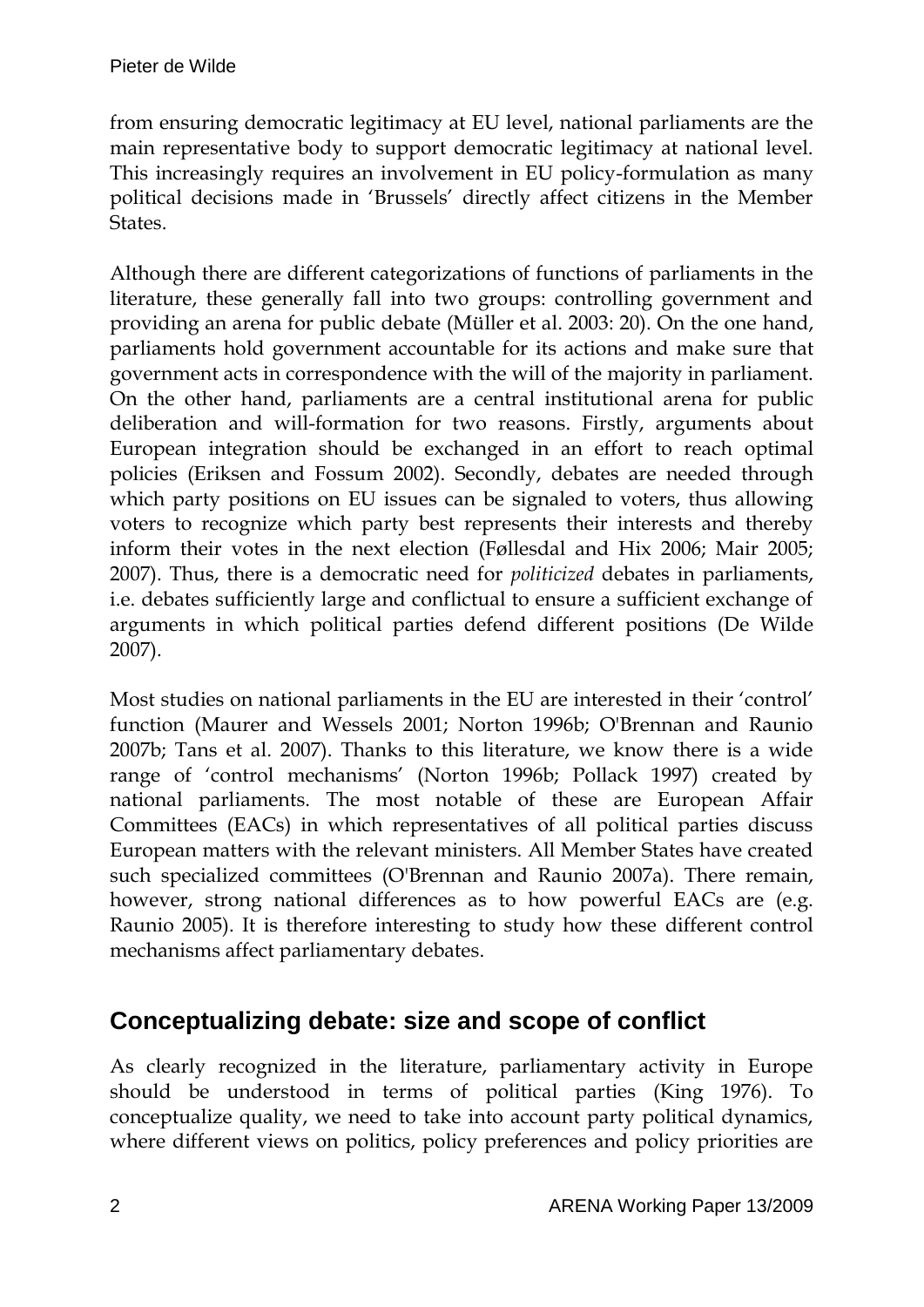more often located between parties, than within parties. Furthermore, in parliamentary democracies, parties may either be in government, or they may be in opposition which will affect their primary stance towards government and their inclination to support or challenge government policy. In order to understand how these party dynamics play out in EU policy-formulation, we also need to understand the specificities of EU issues next to the effects of party politics. As Mouritzen (1997) argues, EU policy-formulation takes place somewhere in the limbo between traditional foreign and domestic policy. It resembles foreign policy as national governments negotiate agreements in the Council with other Member State governments. However, the issues dealt with often resemble domestic policy issues more than foreign policy issues. That is to say, the EU deals more often with economic issues including distribution and redistribution, than with issues of national (military) security. In typical policy-formulation processes, the Council negotiates in response to a legislative proposal from the European Commission and co-legislates together with the European Parliament. Thus, national parliaments are faced with dual agenda setters – the European Commission and the national government – in a policy-formulation process with multiple intergovernmental and supranational political actors dealing with topics that resonate with traditional left-right politics in the domestic political arena.

In light of this specific nature of EU policy-formulation, conflict as featured in parliamentary debate may either focus on *partisan* cleavages, where the main protagonists are national political parties, or it may focus on *intergovernmental* cleavages, where the main protagonists are Member State governments and supranational institutions.

In a 'partisan conflict', domestic differences of opinion on the issue predominate and we may expect very diverging substantive arguments in response to the Commission's proposal. To put it differently, domestic substantial disagreements in parliament may be large, with the original Commission's proposal lying somewhere in the middle of the spectrum of positions represented in parliament. Thus, in such debates, the Commission's preference is 'embedded' within the national political spectrum and national differences of opinion are relatively large. In 'intergovernmental conflict', policy preferences of domestic parties in parliament and national government rather differ substantially from the Commission proposal in a collective way. That is to say, positions and arguments in parliament have more in common with each other than with the Commission. Then, the position taken by the Commission is an 'outlier' with respect to the national political spectrum. Intergovernmental conflict may thus see national political parties 'rally behind the flag' in a common effort to defend 'the national interest'. Instead of featuring a substantive debate on the content of the policy in question,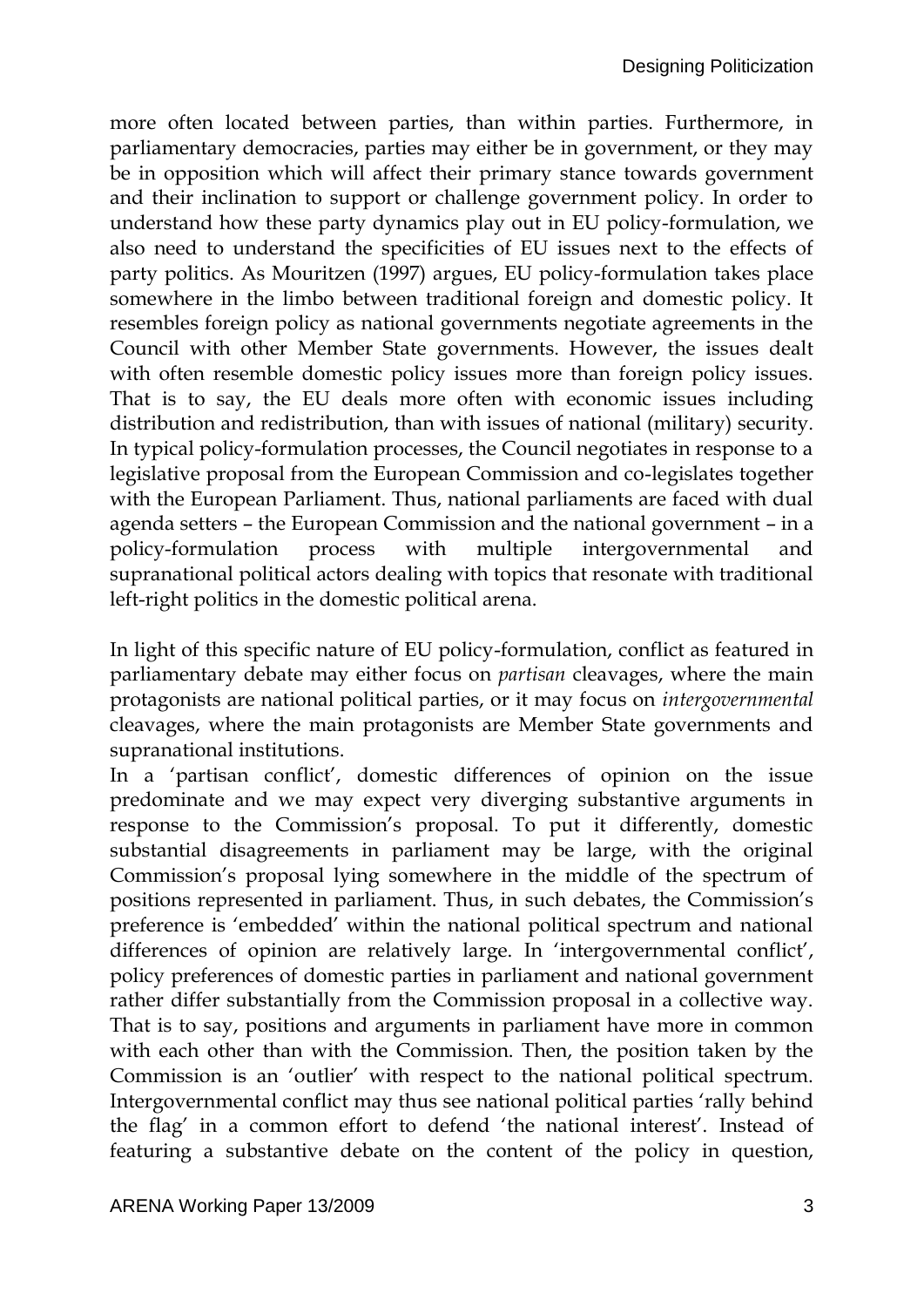intergovernmental conflict would be characterized by domestic consensus on substantial policy goals and controversy would focus on how these goals could best be achieved. In particular, these debates tend to focus on whether or not government is doing a good job in defending the agreed upon national interest. Thus, the debate will be *framed* as primarily domestic political conflict in the case of partisan conflict, and international political conflict in case of intergovernmental conflict. To put it differently, in intergovernmental conflicts, domestic political parties in parliament and the national government will distance themselves more from other Member State governments and supranational institutions, then from each other.

|                              | <b>Partisan Debate</b><br><b>Intergovernmental Debate</b>         |                                                            |  |
|------------------------------|-------------------------------------------------------------------|------------------------------------------------------------|--|
| <b>Policy preferences</b>    | Commission proposal<br>embedded in national political<br>spectrum | Commission proposal outside<br>national political spectrum |  |
|                              | Large differences between<br>domestic parties                     | Small differences between<br>domestic parties              |  |
| <b>Dominant issues</b>       | Content                                                           | Procedures or behavior                                     |  |
| <b>Dimension of conflict</b> | Domestic party politics                                           | Intergovernmental or<br>supranational                      |  |

Table 1: Conceptualization of the scope of conflict in parliamentary debates

## **Explaining Size and Scope of Conflict**

By creating different control mechanisms through institutional design, national parliaments may affect the size and scope of conflict of parliamentary debates on EU policy-formulation processes both directly and indirectly. It is generally recognized that national factors – i.e. political culture, historical perspectives on European integration – as well as temporal contingencies have an effect on national debates on EU issues (Diez Medrano 2003). This study attempts to control for these factors in a comparative case study, thus isolating the effects of control mechanisms.

A main difference in control mechanisms created by national parliaments in different Member States is between ex ante control or ex post control. In the case of ex ante mechanisms in EU-policy formulation, parliament has an opportunity to influence government's behavior in Brussels before decisions are made. Like in the proto-typical Danish case, the government presents a negotiating strategy to the EAC, which – if it doesn't face an opposing majority – will structure government's behavior during the rest of the policyformulation process. On the other hand, ex post mechanisms focus on holding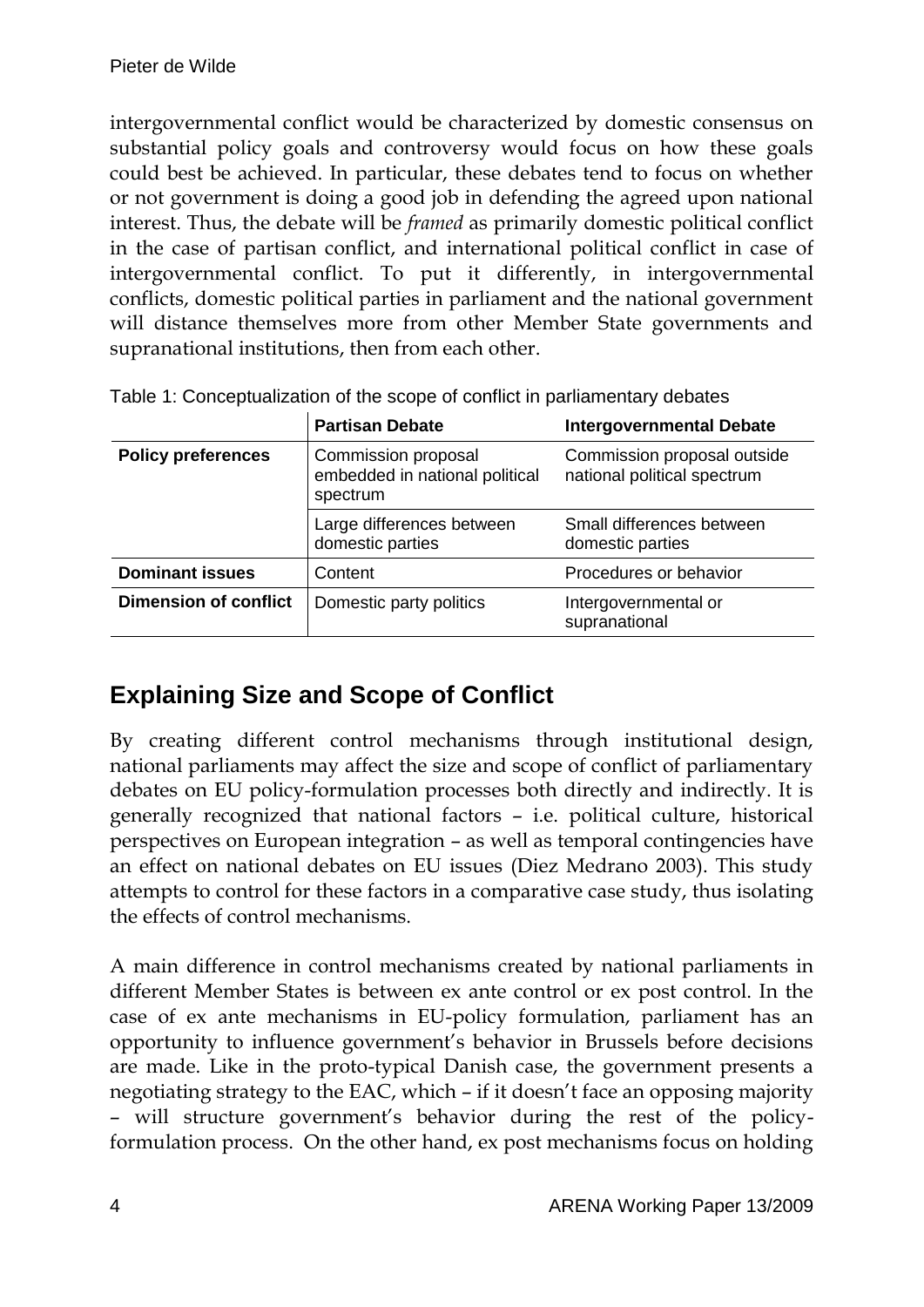government accountable after decisions have been made. Thus, government will than have to explain its behavior after the Council has voted or otherwise reached a decision. At the danger of stating the obvious, these control mechanisms can clearly affect the timing of debates as ex ante mechanisms focus on early involvement of parliament including early debates, whereas ex post arrangements stimulate late involvement. Secondly, control mechanisms involving the plenary will yield larger public debates than control mechanisms in which committees behind closed doors are the central arena for controlling government.

Although parliamentary debates may be structured by control mechanisms, they remain a direct response to initiatives by the European Commission, the national government and other societal actors, both domestically and abroad. These preferences voiced in the *policy-formulation process* may affect parliamentary debates in several ways. First, the content of the original Commission proposal may affect the debate as the 'extremity' of its content in light of the national political spectrum greatly affects whether the Commission's position is embedded nationally or presents an outlier position. Secondly, during the course of the policy-formulation process, the reactions and positions of other Member State governments and the European Parliament may affect national debates. Finally, the policy-formulation process may also affect the scope of conflict in terms of what issues are debated. EU policy-formulation processes generally start with detailed 'technical' discussions on the Commission's proposal in Council Working Groups and specialized EP committees. More sensitive 'political' issues are discussed later on in the Council itself and in negotiations between the Council and EP (Christiansen 1997; Fouilleux et al. 2005). Thus, topics discussed in Brussels to which national parliaments may respond tend to become more political and general over time. They will also tend to become more contested, with the toughest political battles being fought at the very end of policy-formulation. Thus, we may expect an increasingly intergovernmental scope of conflict in parliamentary debates as the policy-formulation process nears conclusion.

To fully account of the effects of control mechanisms on parliamentary debates, we need to understand how these mechanisms, through affecting the timing of debates, interact with media coverage to create significant variation in the size – and particularly the scope of conflict – of parliamentary debates. Political communication between representatives and voters has increasingly become reliant on mass media. This has been referred to as the 'mediatization' of democracy (Altheide 2004; Trenz 2008: 340). As a result of this, politicians in national parliaments have become sensitive to media coverage, both in informing their actions and as vehicles for reaching out to voters. It is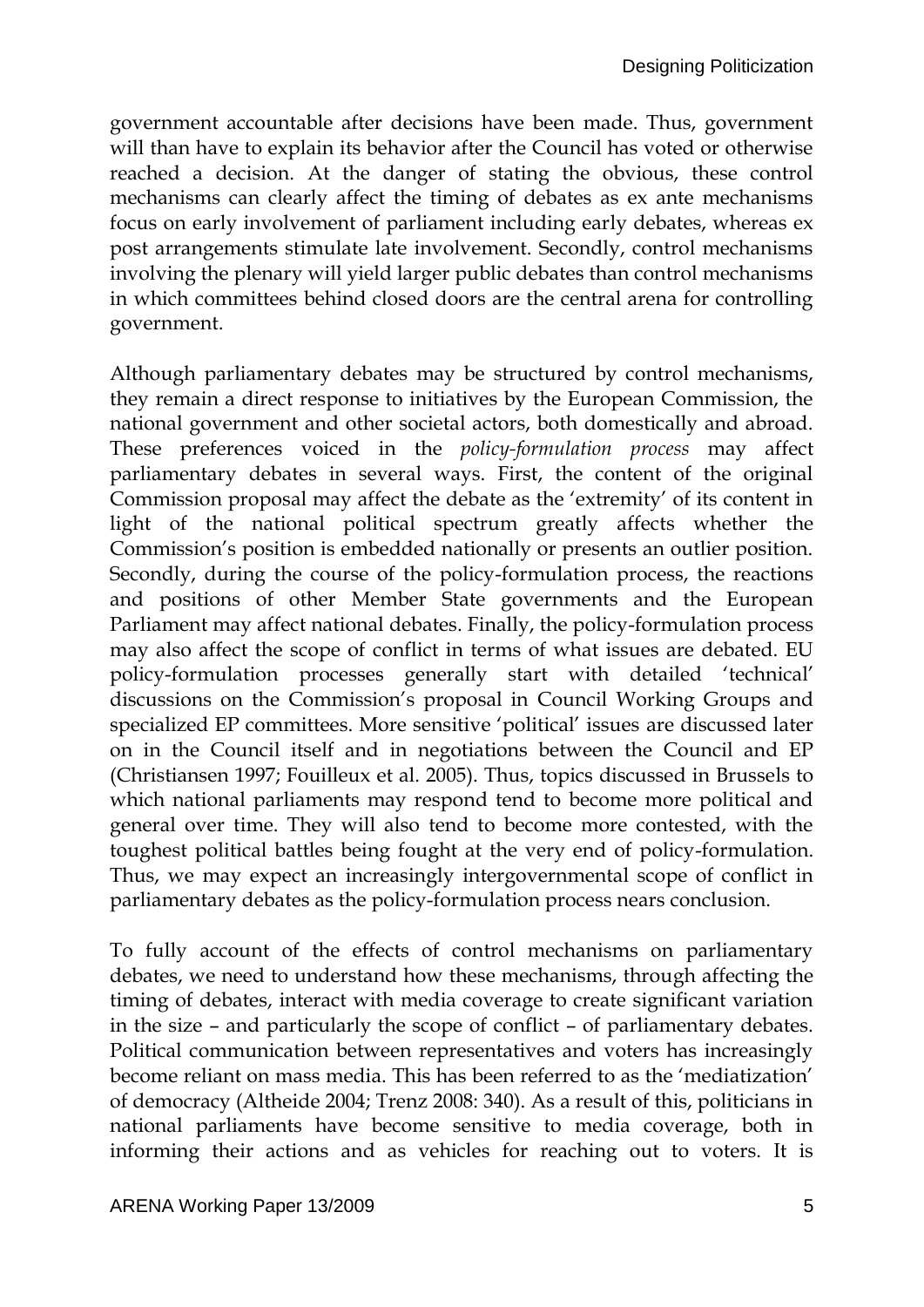generally acknowledged that media coverage is able to influence the political agenda and vice versa (Kleinnijenhuis and Rietberg 1995; McCombs and Shaw 1972; Walgrave et al. 2008). However, we also know that in covering EU issues, media are generally focused on the proceedings at EU level – particularly the European Council – and are well able to pick out powerful actors at the European level and report on them (Koopmans and Erbe 2004: 109). If media coverage is more structured by the proceedings and political conflicts at European level, rather than at domestic level, we would expect it to stress intergovernmental conflict. To the extent that media coverage affects parliamentary debates, we would then expect the scope of conflict in parliamentary debates to become more intergovernmental as they coincide more with media coverage cycles.

## **EU Budget Debates in the Netherlands and Denmark**

The EU budget provides a rich case for studying variations in parliamentary debates as they comprise of package deals on a range of different topics that recur in more or less the same form every seven years. Large expenditure posts include the Common Agricultural Policy and the Structural Funds, but EU money is also spent on research and development, EU's foreign policy, nature preservation and administrative costs. Issues on the revenue side include the total size of the budget, the British rebate, and a possible EU tax competency. The European Commission has right of initiative and its proposals enter a long period of negotiation among member states. These negotiations start with informative technical debates in a range of Council working groups and end in highly salient political conflicts in the European Council. After the European Council has reached agreement, a Codecision procedure leads up to an Inter Institutional Agreement between the Council, the EP and the Commission (Laffan 1997; Lindner 2006). Consecutive multiannual budget package deals – referred to as 'financial perspectives' – have structured the EU's redistributive politics since 1988, and are generally known as 'Delors I' (1988-1992), 'Delors II' (1993-1999), 'Agenda 2000' (2000- 2006) and 'Financial Perspectives 2007-2013' (FP07-13) (2007-2013). As a case of EU policy-formulation clearly located in the 'limbo' between foreign and domestic policy, the budget provides a rich case as the potential for both partisan and intergovernmental conflict is large.

Denmark and the Netherlands differ strongly in the control mechanisms their respective parliaments have adopted, but are otherwise relatively similar. In terms of control mechanisms, Denmark is generally viewed as the prototypical case of ex ante control. Its EAC has strong mandating powers, which are exercised – at least in the period of research – behind closed doors (Laursen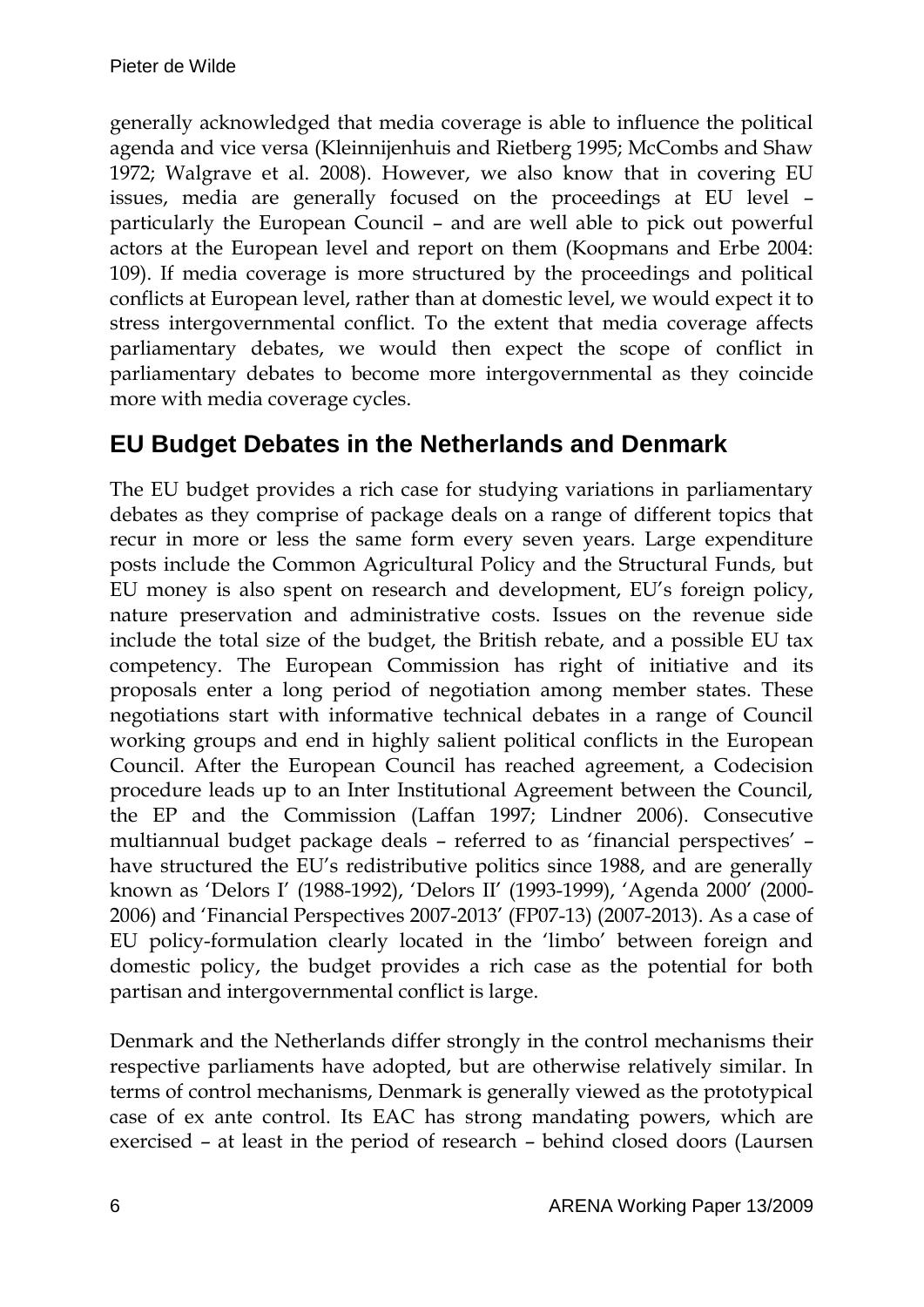2001; Møller Sousa 2008). The Netherlands, on the other hand, has a rather weak EAC but has added institutionalized ex post public debates in plenary, following European Council meetings (Hoetjes 2001; Van Schendelen 1996). Otherwise, both countries are small and rich countries with limited influence on the policy-formulation process and relatively few benefits from the budget. They are also both 'old democracies', more or less unitary countries, with a multi-party parliamentary democracy and a predominantly protestant culture providing more or less similar party systems and cleavages. Although they traditionally differ in terms of their attitude towards European integration, these differences largely concern other targets. That is to say, Danish 'Euroscepticism' has principally targeted issues with negligible relevance to the EU budget, like EU foreign policy and the powers of the EP (Lauring Knudsen 2008). Also, the pro-European Dutch have markedly become more skeptical, whereas Danish Euroscepticism has 'softened' (Raunio 2007; Vollaard and Boer 2005).

#### **Data, method and operationalization**

To study parliamentary debates on these three EU budgets, this study employs claims-making analysis (Koopmans 2002; 2007; Koopmans and Statham 1999). The periods under research range from the month in which the Commission formally launched its budget proposal to the month in which the European Council reached agreement: 1 February 1992 – 31 December 1992 (Delors II), 1 July 1997 – 31 March 1999 (Agenda 2000) and 1 February 2004 – 31 December 2005 (Financial Perspectives 2007-2013).

Claims-making analysis is very suitable for measuring the size and scope of conflict of debates as it takes a very small unit of analysis – a 'claim' – and measures relevant variables at that level, allowing for both aggregation towards the level of political actor as well as the level of debate as a whole. A claim is defined as a unit of strategic or communicative action in the public sphere:

[...] which articulate[s] political demands, decisions, implementations, calls to action, proposals, criticisms, or physical attacks, which, actually or potentially, affect the interests or integrity of the claimants and/or other collective actors in a policy field.

(Statham 2005: 12)

Coded variables of claims include WHERE and WHEN, WHO makes a claim, on WHAT, HOW, addressing WHOM, for/against WHOSE interests and WHY. The 'why' variable here refers to how the EU budget is 'framed'. In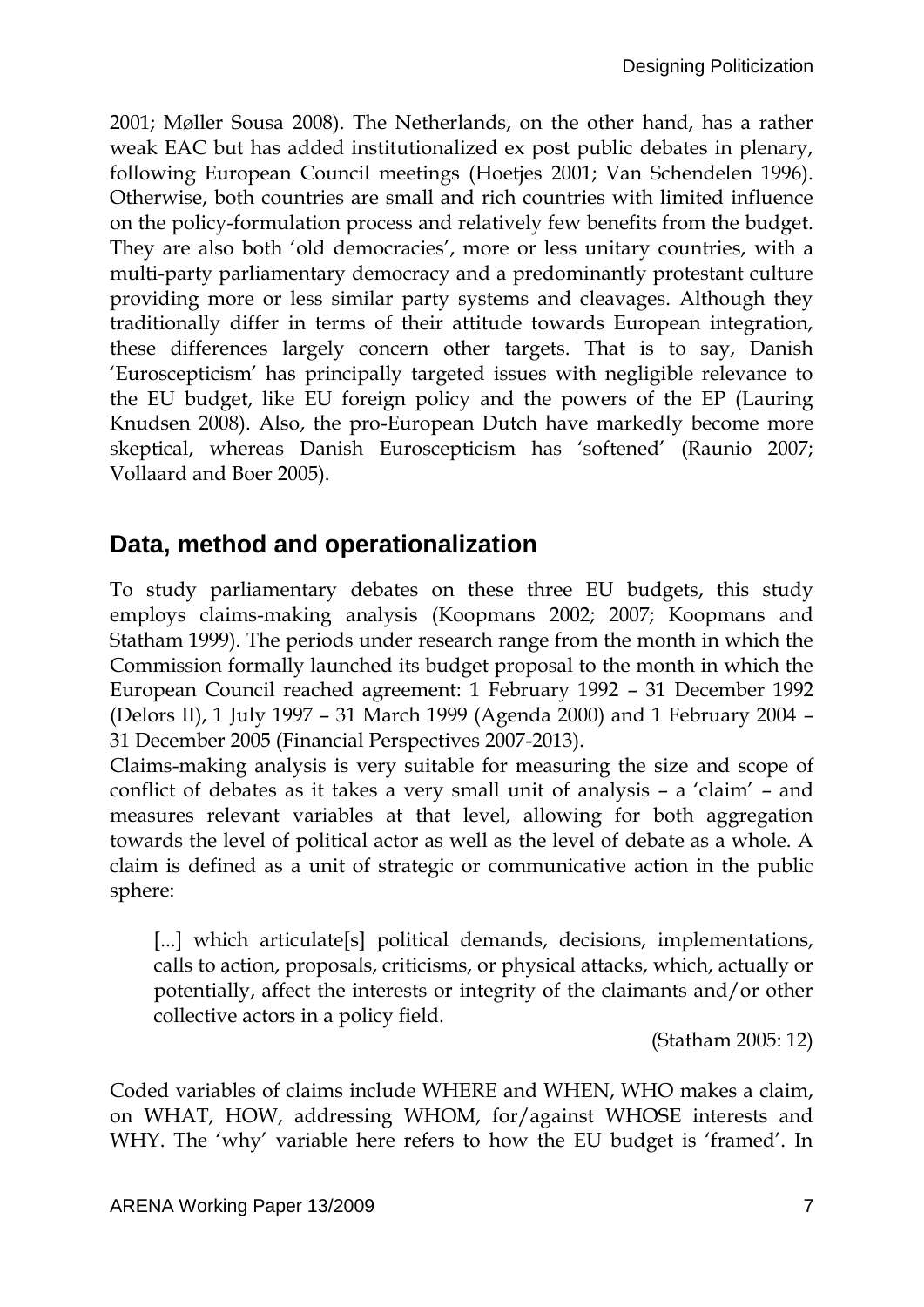other words, how claimants organize *'[...] an apparently diverse array of symbols,*  images and arguments, linking them through an underlying organizing idea that *suggests what is at stake on the issue'* (Gamson 2004: 245). The archetypical claim would be a verbal speech act concerning some political good that could be loosely translated as: 'I (do not) want […]'. For the purposes of this study, a codebook was developed including the above named variables. A sample of parliamentary debates was coded using ATLAS.ti software, which were consequently exported to SPSS for quantitative analysis1. The original dataset constructed this way also include claims in the media, which are used to position EU institutions and other Member States (see also De Wilde 2008).

This method provides us with rich data on the six cases including the total amount of claims (size) and when in the policy-formulation process these claims were made (timing). Scope of conflict is operationalized through the average position of claimants on a range of issues related to the budget and what kind of issues (content or procedure) and conflict 'frames' (domestic or intergovernmental) dominate the debate. To measure the policy preference of European and domestic political actors, claims on substantive issues, i.e. concerning the content of the budget as opposed to the policy-formulation process as such or the behavior of key actors, are loaded onto a pro-anti European dimension and a left-right dimension. The pro-anti dimension is operationalized as claims in favor of an increase of the size of the budget or total revenues (pro-European) vs. decrease in size of the budget (Anti-European) (De Wilde 2009: 4-5). Left–right is operationalized as claims in favor of more redistribution from winners to losers in the internal market (left), to claims in favor of more investment in competitiveness and growth of the EU economy as a whole (right) (Dullien and Schwarzer 2009)2.

<sup>-</sup><sup>1</sup> Newspaper articles and plenary debates were sampled from digitalized archives using the search string: 'European budget' OR 'EC / EU budget' OR 'Delors II / Agenda 2000 / financial perspectives', with the exception of plenary debates from 1992, which were manually selected from the physical archives of the *Tweede Kamer* and *Folketinget*. Every fourth newspaper article in chronological order and all plenary debates were selected for coding. The newspapers included in the study are *NRC Handelsblad*, *Trouw* and *Algemeen Dagblad* for the Dutch cases and *Berlingske Tidene*, *Politikken* and *B.T.* for the Danish cases. The codebook, the heuristic ATLAS.ti files and the SPSS database can be obtained from the author upon request.

<sup>2</sup> It should be noted here that a major part of the budget concerns the Common Agricultural Policy (CAP). Claims in favor of more spending on CAP are loaded on the left-right scale as 'left', whereas claims in favor of a decrease of CAP spending are interpreted as belonging to the economic right. This interpretation is debatable, since farmers often use competitiveness arguments rather than solidarity arguments to support their claims for more funds and farmers are often considered a constituency of the political right, rather than the left. However, the predominant argument to support CAP spending is to safeguard standards of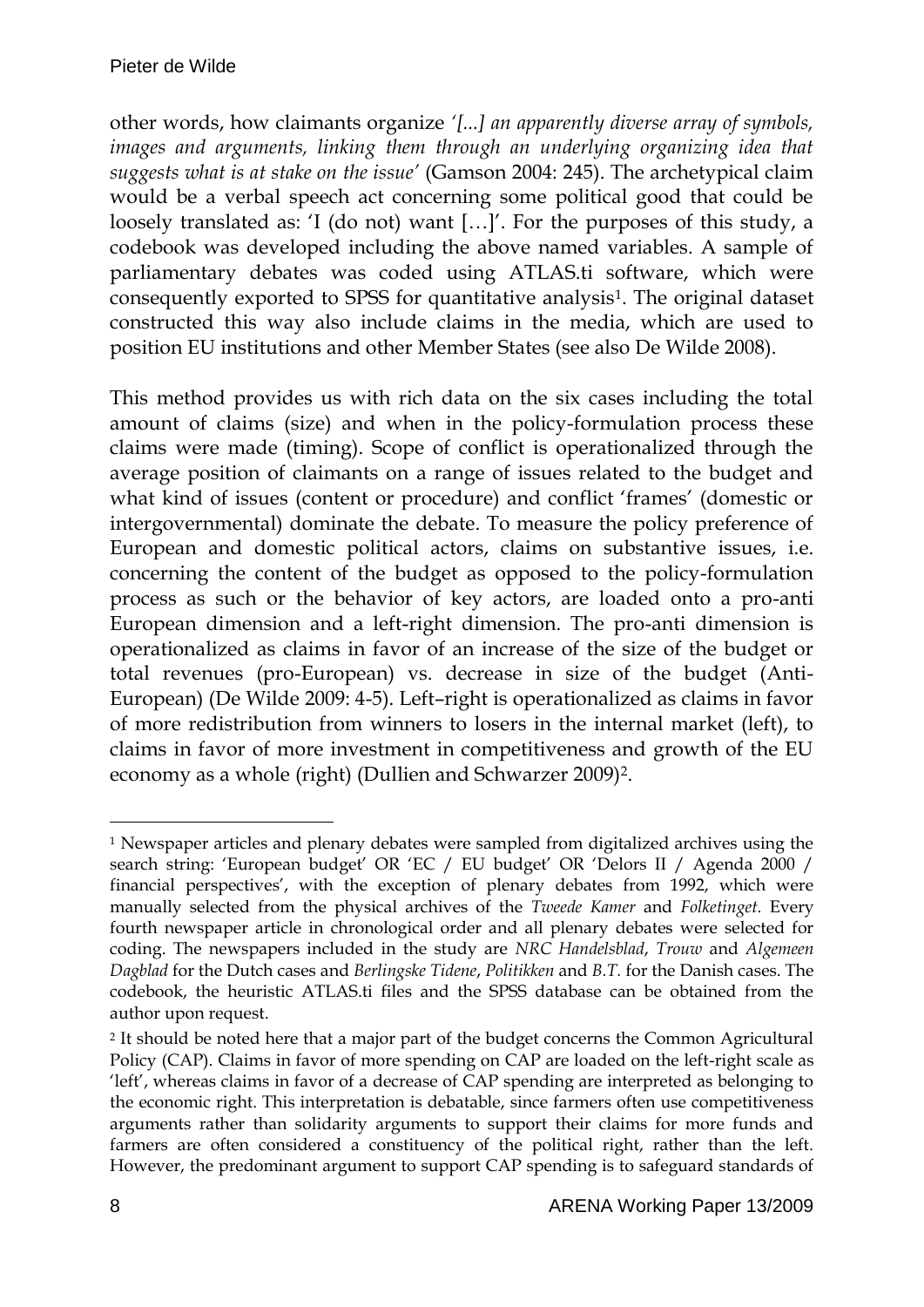## **Quantity, timing and quality**

This section will describe the size, timing and scope of conflict of the parliamentary debates on the three EU budgets under investigation in Denmark and the Netherlands. The primary focus is on a comparison between these six cases of parliamentary debate, but attention will also be paid to how debates evolved within each policy-formulation process.

#### **Size and Timing**

Figure 1 provides an overview of the amount of claims made in parliamentary debates the Netherlands and Denmark per budget period.



Figure 1: Size of parliamentary debates (total amount of claims made)

The figure clearly shows several similarities between the two countries. First, size of the debates clearly increases over time in both countries, even taking into account that the policy-formulation process on Delors II lasted only 11 months, compared to 21 month for Agenda 2000 and 23 months for FP 07-13. Secondly, the quantity of parliamentary debate in Denmark is consistently and substantially lower than that in the Netherlands.

-

living in rural areas and protecting the sector from global market forces. As such, CAP spending clearly is a form of redistribution, rather than investment.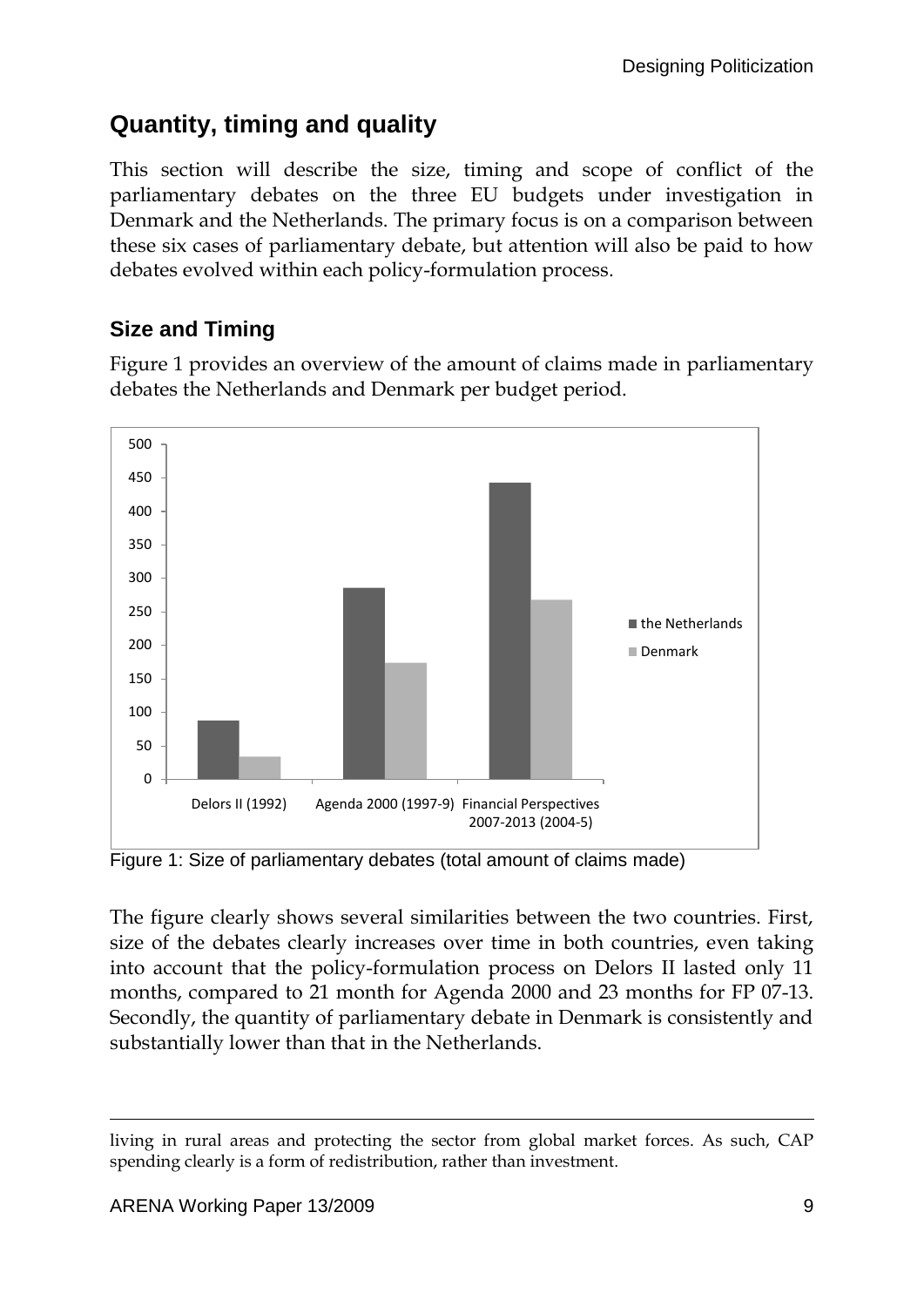In order to describe the timing of parliamentary debates we provide the number of claims made per month in each of the three budgets, per country. The resulting graph is provided in Figure 2.

The timing of parliamentary debates in Denmark and the Netherlands is very different. Peaks in parliamentary debate in the Netherlands center around European Council meetings. The majority of claims are made in ex post debates, held shortly after summits. In contrast, Danish plenary debates take place in the first half of the policy-formulation process. The only exception to this is the more even distribution of claims over time during Agenda 2000.



Figure 2: Timing of parliamentary debates (amount of claims per month)

#### **Scope of Conflict**

Figure 3 presents the policy preferences of the European Commission, France, Germany, the United Kingdom, the Dutch and Danish national governments and party groups in the Folketing and Tweede Kamer.

These figures show us graphically whether the European Commission's preference – and those of the most influential Member States – presents and outlying or embedded position, compared to the two-dimensional political space of preferences defended by national parties. In the first budget period, Figure 4 shows that the European Commission defended a more pro-European position than any Dutch or Danish political party, although *Socialdemocratiet*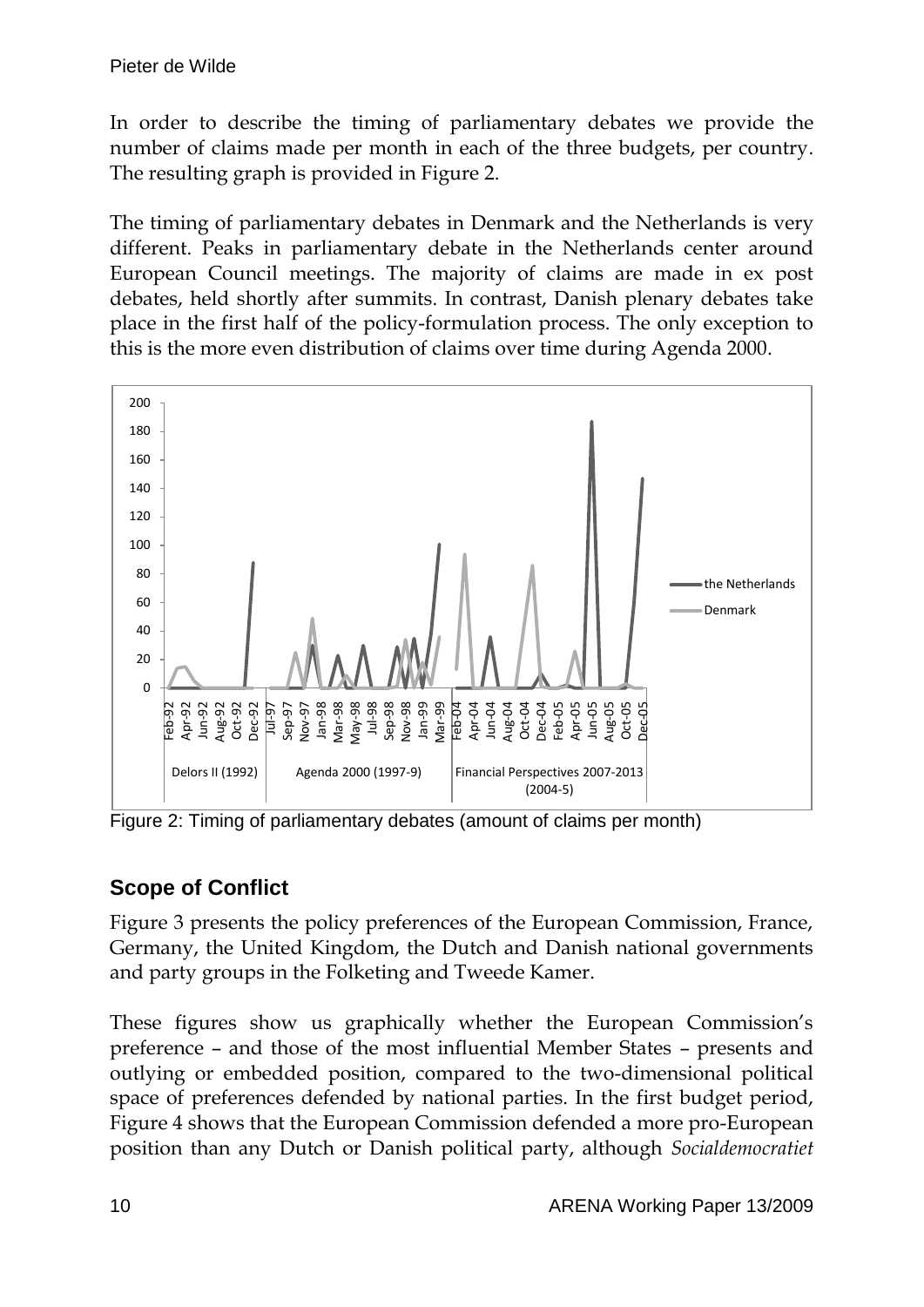(Danish social democrats) comes close. The Danish political landscape is characterized by much larger differences in preferences than the Dutch political landscape. Thus, in terms of policy preferences, neither the Dutch nor the Danish parliamentary debate represent a pure form of either partisan or intergovernmental debates, although the Danish debate approximates partisan conflict more than the Dutch debate does. In the negotiations on Agenda 2000 we see more partisan debates in both the Netherlands and Denmark as the Commission defends an embedded position in the Dutch case and falls only marginally outside the Danish political landscape. However, the Danish political landscape covers much wider ranging positions in both dimensions than the Dutch one. Thus, both the Dutch and Danish debates are more partisan than they were during Delors II, with Denmark approaching the partisan ideal type most. Finally, FP 07-13 sees more intergovern-mental debates in terms of policy preferences, as the Commission presents a clear outlying position: much more pro-European than Dutch and Danish political parties. Now, the Dutch debate is more partisan than the Danish one, with the Danish debate being more intergovernmental. Based on policy-preferences as indicators for the quality of debates, we would thus conclude that debates on Agenda 2000 were the most partisan in both countries and Dutch debates tended to be more intergovern-mental than Danish debates, with the exception of the debate on FP 07-13. These conclusions, as well as the other indicators for the quality of debates are given in Table 2.

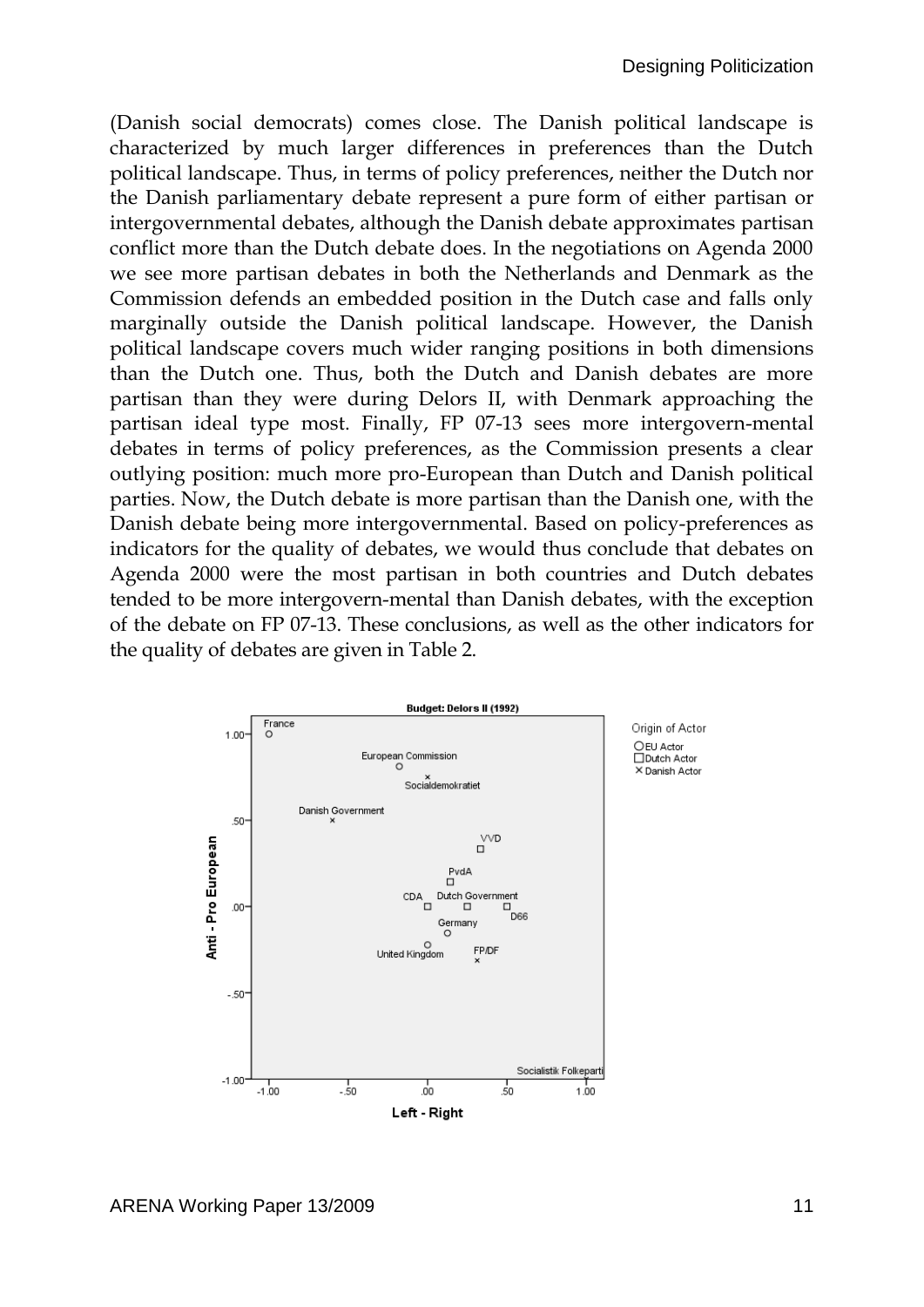

Figure 3: Mapped positions of main political actors at European, Dutch and Danish  $level<sup>3</sup>$ 

-

<sup>&</sup>lt;sup>3</sup> Claims in both media and parliament are used to calculate positions. This means in practice that positions of European actors are largely determined by their claims in the media, whereas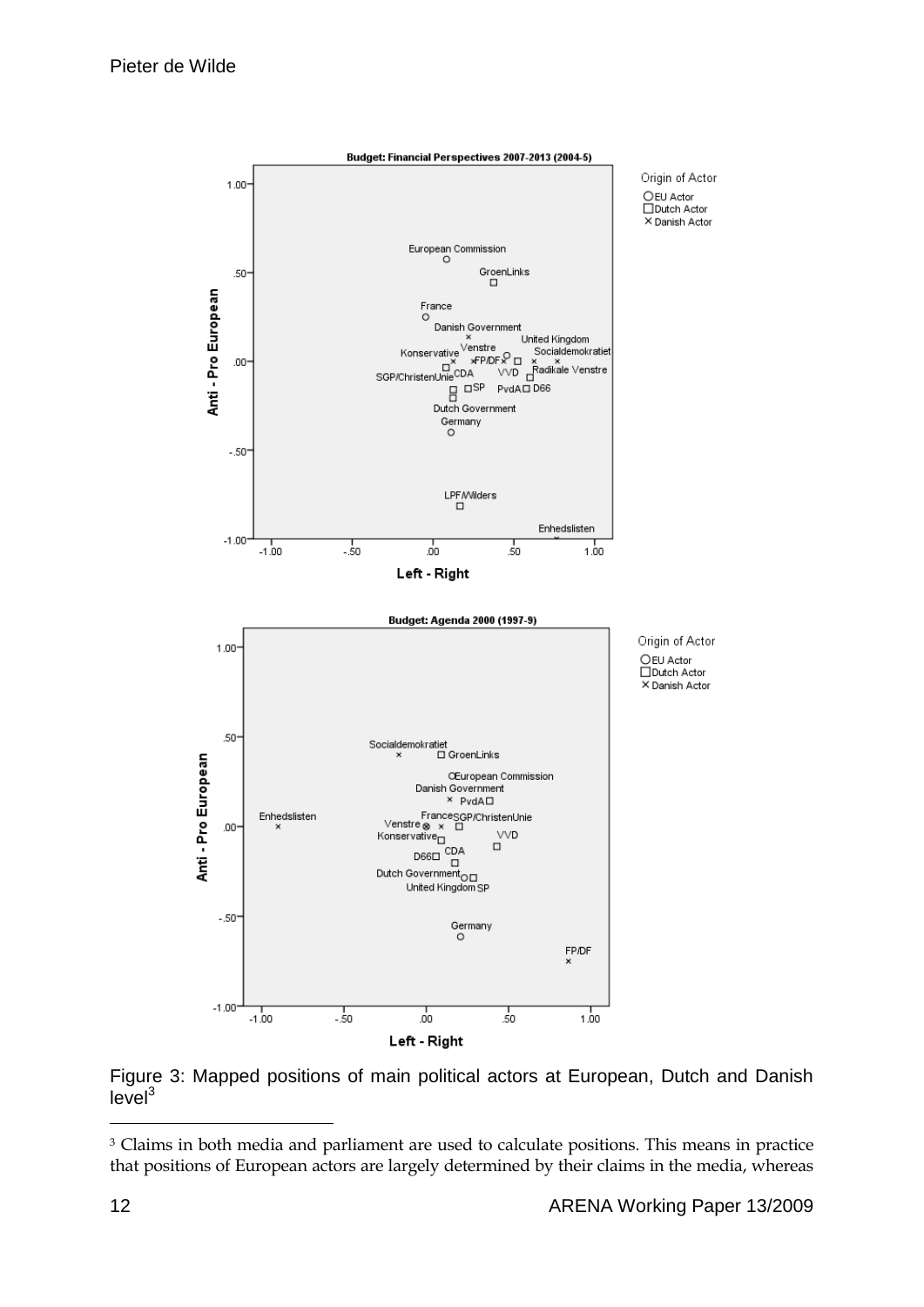|                      |                          | Delors II   |         | Agenda 2000 |         | <b>Financial Perspectives</b><br>2007-13 |         |
|----------------------|--------------------------|-------------|---------|-------------|---------|------------------------------------------|---------|
|                      |                          | Netherlands |         |             |         | Denmark Netherlands Denmark Netherlands  | Denmark |
| Policy<br>preference | Commission<br>preference | Outlier     | Outlier | Embedded    | Outlier | Outlier                                  | Outlier |
|                      | Political<br>landscape   | Small       | Large   | Small       | Large   | Large                                    | Small   |
| ssues                | Content<br>issues        | 65,9%       | 91,2%   | 48,3%       | 75,3%   | 58,7%                                    | 66,8%   |
|                      | Procedural<br>issues     | 34,1%       | 5,9%    | 48,3%       | 21,3%   | 40,4%                                    | 26,5%   |
| Conflict<br>Framing  | Domestic                 | 8,0%        | 17,6%   | 7,7%        | 12,1%   | 10,4%                                    | 21,3%   |
|                      | Intergovern-<br>mental   | 20,4%       | 23,6%   | 22,3%       | 10,9%   | 28,5%                                    | 6,0%    |

Table 2: Indicators of scope of conflict in all six parliamentary debates

When we look at the issues dominating the debates, we see that claims made in parliamentary debates feature a majority of substantive issues in all but one of the six debates. However, the extent of that majority greatly fluctuates between the debates with the Dutch debate on Agenda 2000 seeing an equal amount of substantial and procedural issues in claims. As such, the issues dominating the parliamentary debates indicate partisan, rather than intergovernmental debates. However, Danish debates feature a much larger percentage of substantial issues than Dutch debates. In other words, Danish debates are largely about the content of the next budget, whereas Dutch debates also feature a discussion on the process of policy-formulation and the behavior of key actors therein. In terms of issues, Dutch debates are more intergovernmental – or less partisan – than Danish debates. Finally, debates on the latter two budgets are more intergovernmental in both countries than the debate on Delors II.

All of the Dutch debates feature a larger percentage of intergovernmental conflict framing than domestic conflict. With the exception of the debate on Delors II, the Danish debates feature an opposite relationship. Thus, in terms of framing, all Dutch debates and the Danish debate on Delors II resemble intergovernmental debates, whereas the Danish debates on Agenda 2000 and FP 07-13 are more partisan. To put it differently, claims made by Dutch MPs

<sup>-</sup>Dutch and Danish domestic party positions are largely determined by their claims in parliamentary debates. Positions of Dutch and Danish governments are based more equally on claims in both media and parliament.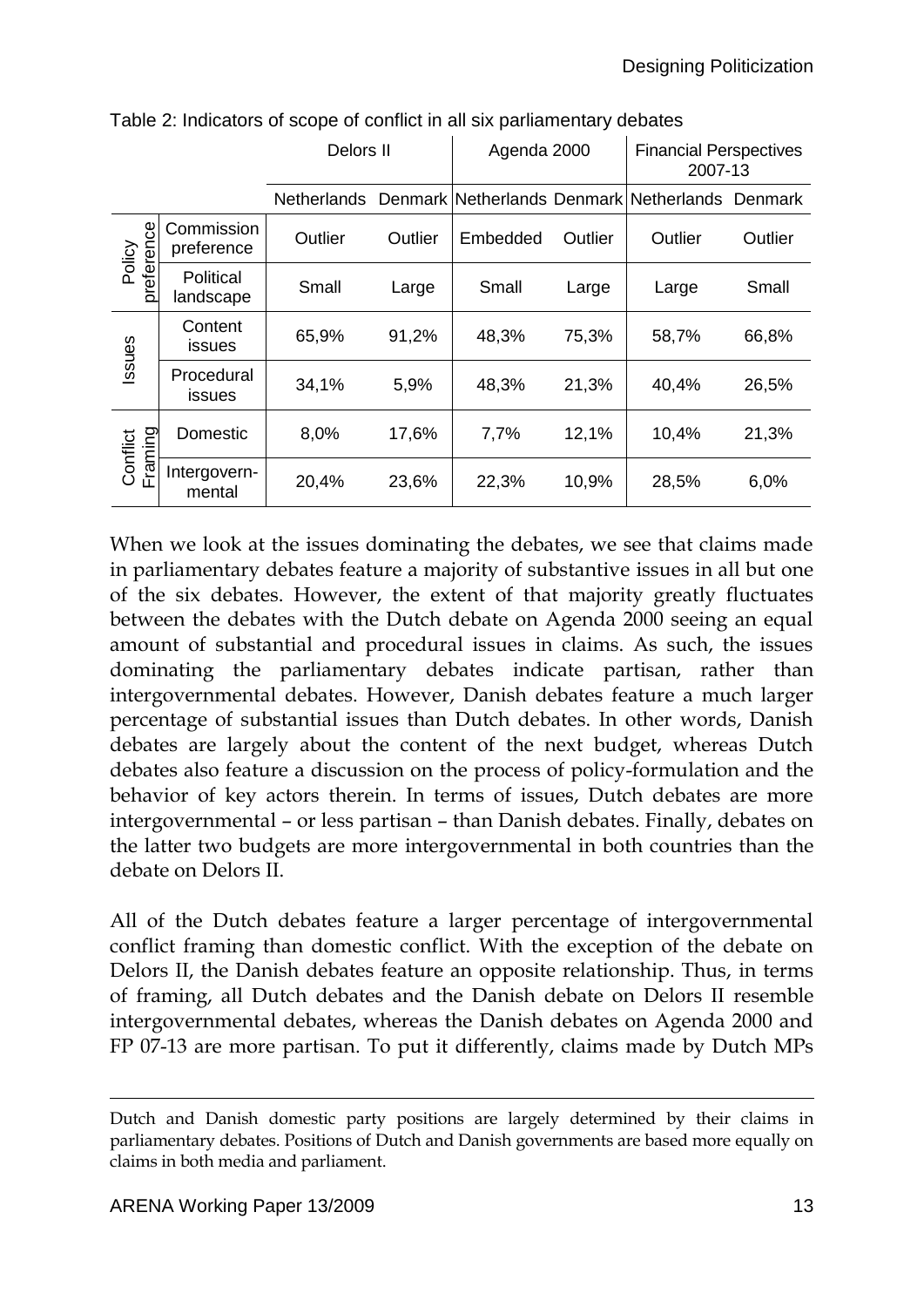and government during parliamentary debates emphasize the need to defend the Dutch national interest against other Member States, the European Commission and/or the European Parliament. In contrast, Danish MPs challenged other parties and government on whether their position made sense. They would confront each other when parties failed to present a clear and coherent preference on the budget.

Thus, we find elements of both partisan and intergovernmental scopes of conflict in all six cases, with none of them providing a text book case of either debate. The use of three different indicators for the quality of debate provides a rich understanding of its different dimensions, but also creates mixed pictures. In general, however, we find that the Dutch and Danish debates on the three EU budgets in question are more intergovernmental than partisan. Furthermore, Danish debates are generally less intergovernmental – or more partisan – than Dutch debates. Finally, we see a trend towards more intergovernmental debates over time in both countries. Particularly, there is a difference between the debates on Delors II on the one hand, and the debates on Agenda 2000 and FP 07-13 on the other hand, with the latter two budgets featuring much more intergovernmental debates.

#### **Ex Ante vs. Ex Post: Explaining quantity, timing and quality**

We find that these six debates differ substantially from each other in terms of size and scope of conflict, despite relatively similar political systems and stable – though different – control mechanisms. Differences between countries might be explained by control mechanisms, but differences over time are unlikely to be explained by the effects of control mechanisms alone.

In terms of size, parliamentary debates on the budget are structurally more extensive in the Netherlands than in Denmark. This can largely be explained by the institutional arrangements in national parliaments. Dutch control mechanisms emphasize plenary activity. Finding larger public debates in the Netherlands is therefore not surprising. However, control mechanisms cannot account for the increasing size of debates over time in both countries. This may partially be explained by the growing controversy over the EU budget at EU level and the 'misfit' between Commission proposals and the interests of both the Netherlands and Denmark as they turn from net beneficiaries of EU funds to net contributors. Additionally, the difference in quantity between Delors II on the one hand and Agenda 2000 and FP 07-13 on the other hand can be explained by the increased media coverage of the EU budget (e.g. De Wilde 2008), stimulating parliamentary debates. The explanatory power of media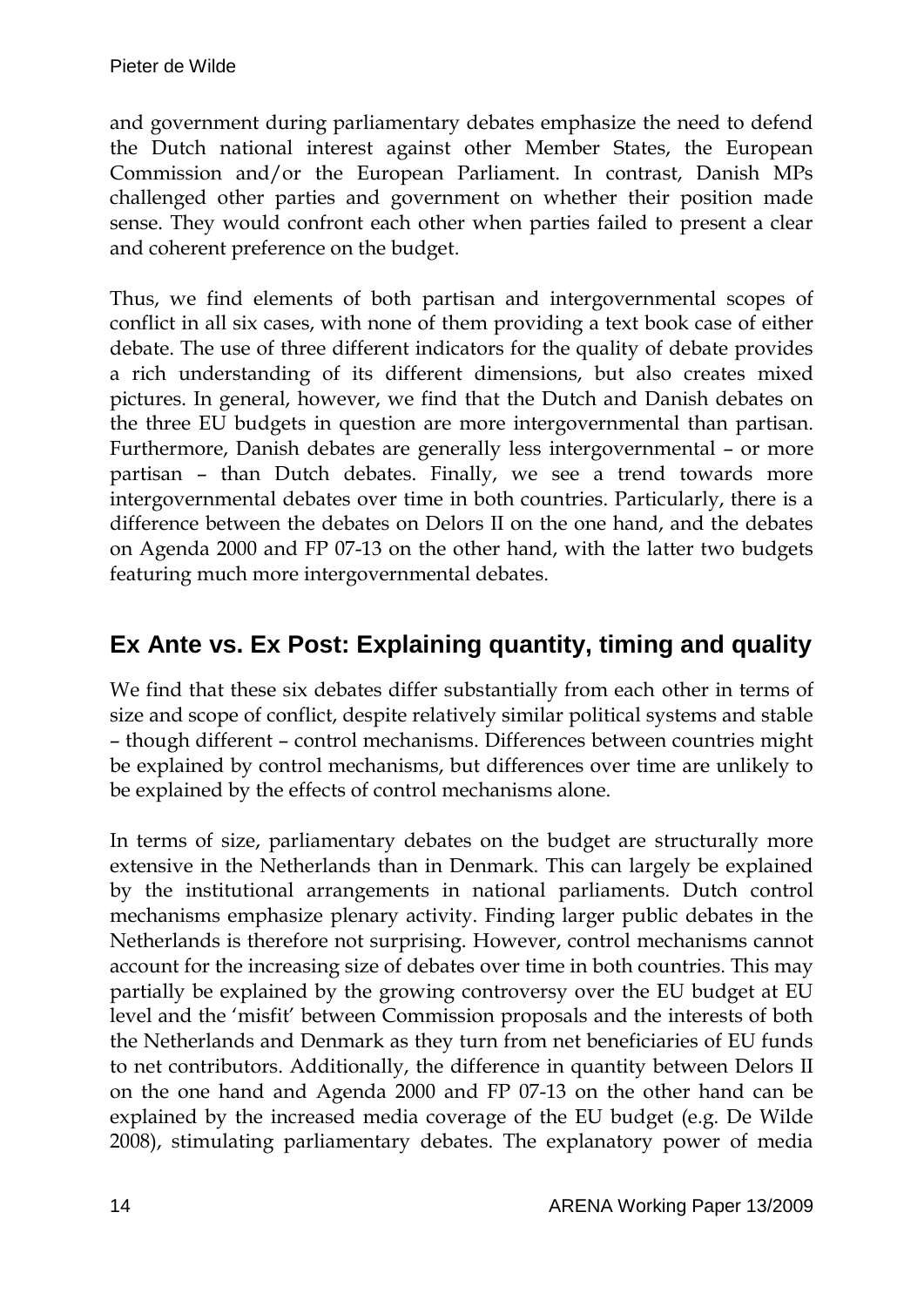coverage is especially significant when the timing of media coverage and parliamentary debates coincide, as in the Dutch case, where both are geared towards European Council meetings. In this case, MPs use media coverage to challenge government (De Wilde 2008; Holzhacker 2002), but they rarely refer to media stories of more than a few days old. However, the explanatory framework adopted in this paper is unable to account for the quantitative difference between Agenda 2000 and FP-07-13. The quantitative increase in parliamentary debate here in both countries may be the result of the simple fact that the first serious attempt to reach agreement in the Council failed, leading to a second attempt and a second parliamentary debate (in the Dutch case). Or it may be the result of a more general politicization of European integration, where EU issues have become more controversial and more salient throughout the EU since the early 1990s and this general contestation 'spills over' into contestation over the EU budget (Hooghe and Marks 2009).

Finally, the scope of conflict in the debates requires the most complex explanation. Whether a debate can be characterized as partisan or intergovernmental depends on several different indicators and the pictures these indicators provide are mixed. Ex ante or ex post control mechanisms have negligible direct effect on this. The observation that the debates generally approximate the intergovernmental ideal type more than the partisan ideal type may be explained by the relatively pro-European position taken up by the Commission. The Commission's arguments for a bigger EU budget did not fit with either Danish or Dutch preferences and thus stimulated more intergovernmental debates. As the Dutch are higher pro-capita net contributors to the EU budget than the Danes, the Commission's preference may also contribute to the fact that debates in the Netherlands were more intergovernmental than in Denmark. Finally, the high controversiality of Agenda 2000 and FP 07-13 in relation to Delors II accounts for more intergovernmental debates on the latter two budgets. Conflict between Member States and supranational institutions stimulates the defense of 'the national interest' against outsiders and encourages government to take a stand in relation to other European actors.

The effects of characteristics of the policy-formulation process on the scope of conflict in parliamentary debates are, however, mediated by control mechanisms through timing and by media coverage. Early debates – as in Denmark – are more partisan as intergovernmental conflict is not so prominent in the early stages of policy-formulation. Also, parties' positions are less pronounced in the early stages as they still explore all the facets of the Commission's proposal and their possible consequences, thus focusing more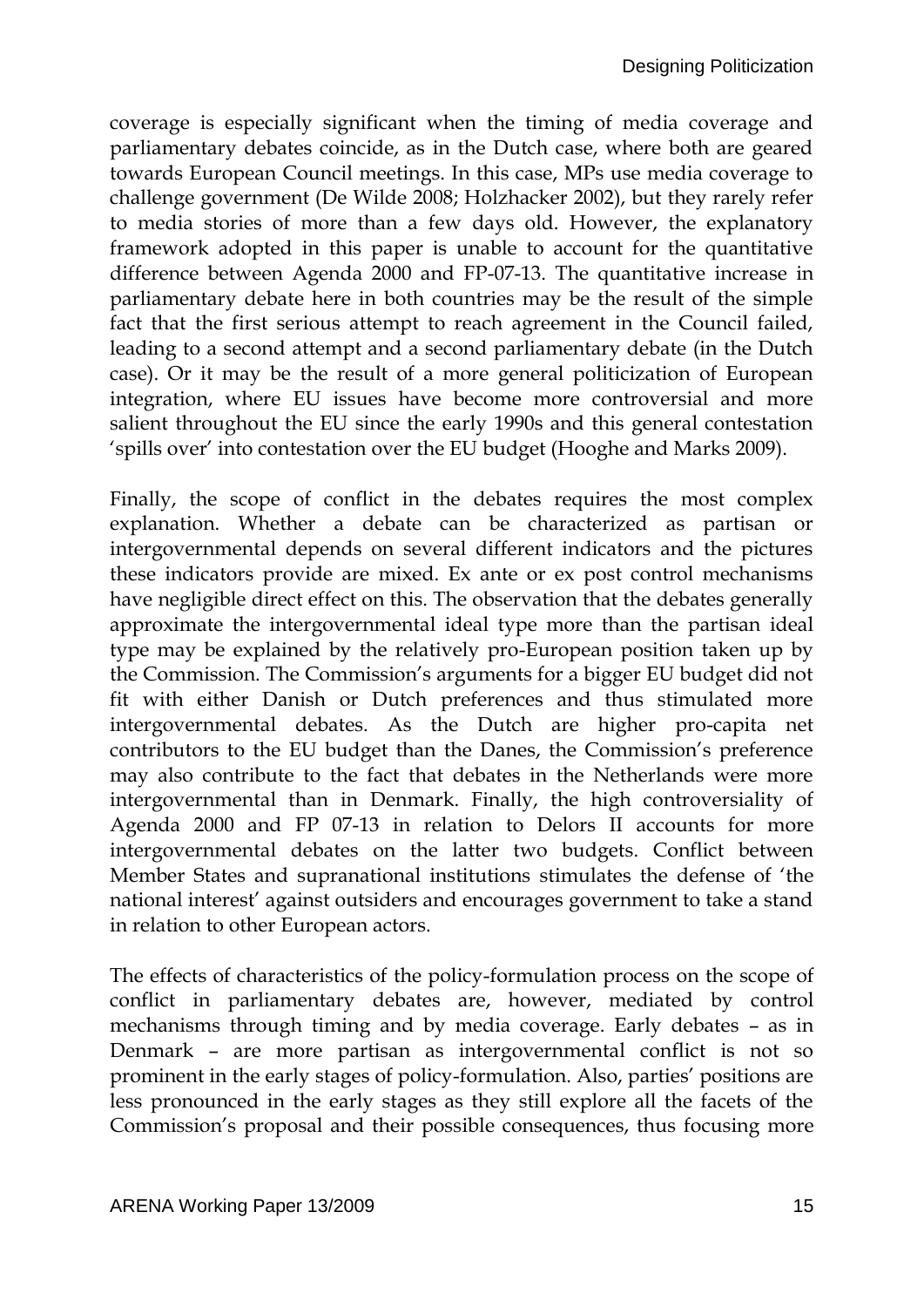on the content of the budget than on procedures or national government behavior.

Media coverage on the EU budgets is much more intergovernmental than parliamentary debates as it frames the policy-formulation process as intergovernmental conflict (De Wilde 2008). Furthermore, this intergovernmental scope of conflict in media coverage increases with the quantity of media coverage. As media coverage increases and framing in the media becomes more intergovernmental, so does parliamentary debate. Additionally, there is more evidence that media coverage influences parliamentary debate than vice versa. Whereas media coverage often provides an incentive for MPs to make claims on the EU budget and stimulates them to frame the process as intergovernmental conflict, media coverage is hardly influenced by parliamentary debate and much more by policy-formulation in Brussels. The amount of claims made in the media by governments and supranational institutions far exceeds the amount of claims made by domestic parliamentary actors (De Wilde 2008). If MPs feature in the media, they feature as outside commentators on events in Brussels, rather than as important political actors in their own right.

Thus, institutional arrangements have clear direct and indirect effects on debates in parliament. Whether emphasis is on public or behind the scenes scrutiny clearly affects the quantity of public debate, with Dutch public scrutiny resulting in a significantly larger debate than Danish secretive scrutiny.

Very clearly, whether parliaments opt for ex ante or ex post control mechanisms has effect on the timing of debates. It is especially through this difference in timing that indirect effects play a role. Early debates – as in Denmark – are linked to the early stages of policy-formulation and decoupled from media attention cycles, which both stimulate more partisan debates. Late debates – as in the Netherlands – coincide with the final intergovernmental stages of policy-formulation and strong media coverage, stimulating intergovernmental debates.

Although this explains the nature of debates in the Dutch Tweede Kamer and Danish Folketing on EU budgets to a large extent, there remain several observations unaccounted for. Two contextual factors – the specific resonance of Agenda 2000 in Denmark as a necessary requirement for eastern enlargement and the failure of the European Council to reach agreement on FP 07-13 in June 2005 affected the parliamentary debate in Denmark and the Netherlands respectively. Furthermore, contingencies at national and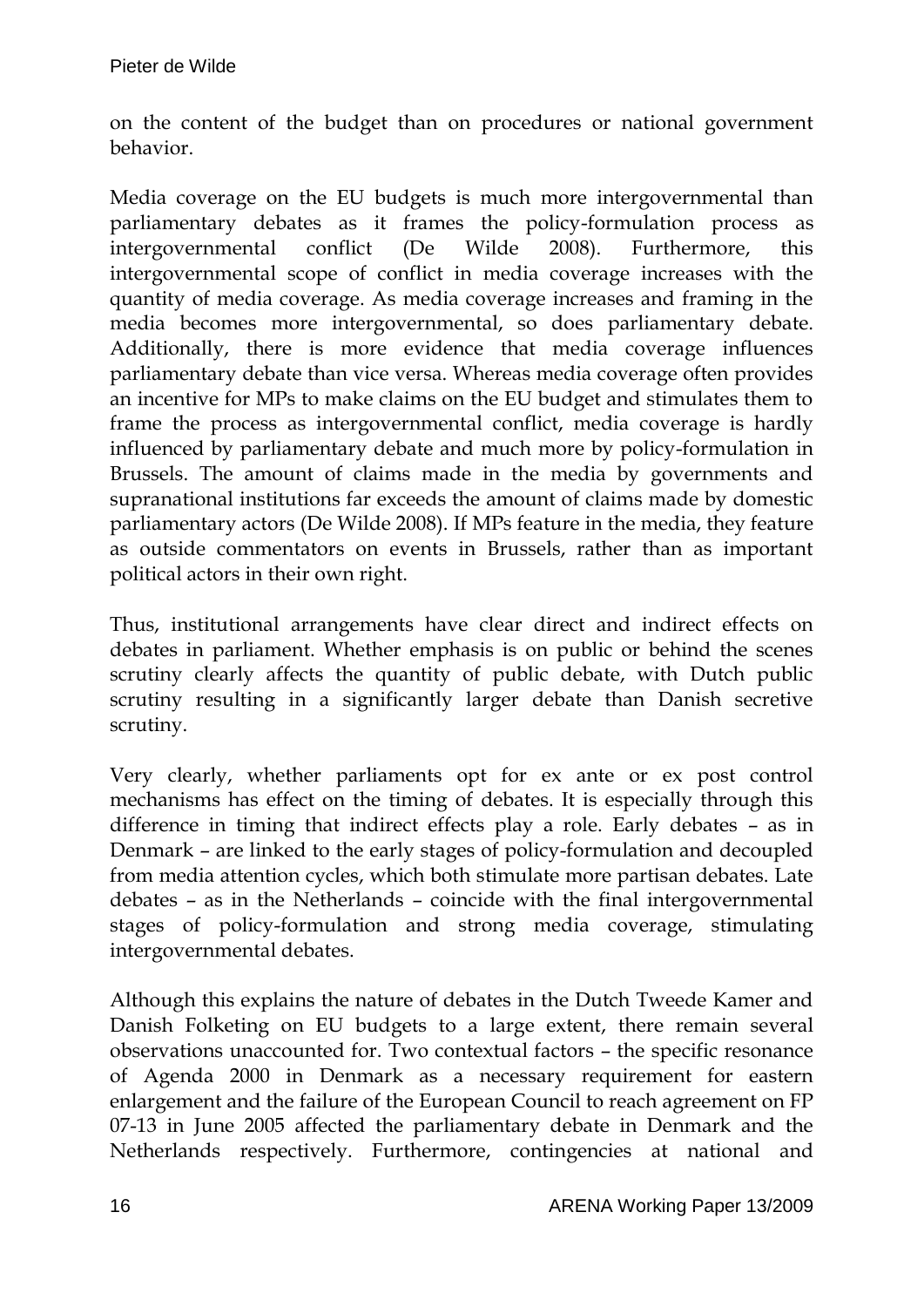European level affected the debates, as the policy-formulation on the EU budget coincided with referenda on the Maastricht and Amsterdam Treaties in Denmark and on the Constitutional Treaty in the Netherlands, but also the fall of the Santer Commission, turmoil in former Yugoslavia and so on. Finally, the question of whether a general politicization of European integration has spilled over into contention on the EU budget has been raised, as there is a strong increase in the quantity of debate over time in both countries. In spite of these contextual and external factors, this paper shows that ex ante or ex post control mechanisms – especially in light of their interaction with the policyformulation process and media coverage – have significant effects on the size and scope of conflict of parliamentary debates on the EU budgets.

#### **Discussion**

This study focused on plenary parliamentary debates on the policyformulation process of three EU multiannual budgets – Delors II (1992), Agenda 2000 (1997-1999) and Financial Perspectives 2007-2013 (2004-2005) – in the Netherlands and Denmark. These cases provide interesting insight into the effects of ex ante and ex post control mechanisms of national parliaments on debates held in these 'strong publics' (Eriksen and Fossum 2002). This study shows that these six parliamentary debates differ significantly in terms of size and scope of conflict. The Danish ex ante control in its European Affairs Committee leads to earlier and smaller debates than Dutch ex post control mechanisms with institutionalized plenary debates. Thus, the size and especially the timing of debates are clearly structured by control mechanisms. As the Dutch debate links up in timing to the tough negotiations between Member States in the European Council and the main bulk of media coverage surrounding these Council meetings, the Netherlands feature more intergovernmental debates than Denmark. That is to say, Dutch national political parties 'rally behind the flag' and present a common 'national interest' to the outside world. As the budget has become more controversial and media coverage has become increasingly focused on European Council meetings over time, so have debates in the Dutch Tweede Kamer and Danish Folketing become more intergovernmental.

The findings of this study beg two questions. Answering them falls outside the scope of this paper, but they will be briefly raised in this final discussion. First, there is a normative question: which size and scope of conflict in national parliamentary debates should we prefer with the aim to alleviate the democratic deficit of the European Union? Secondly, there is the question of institutional design following directly from this normative question: how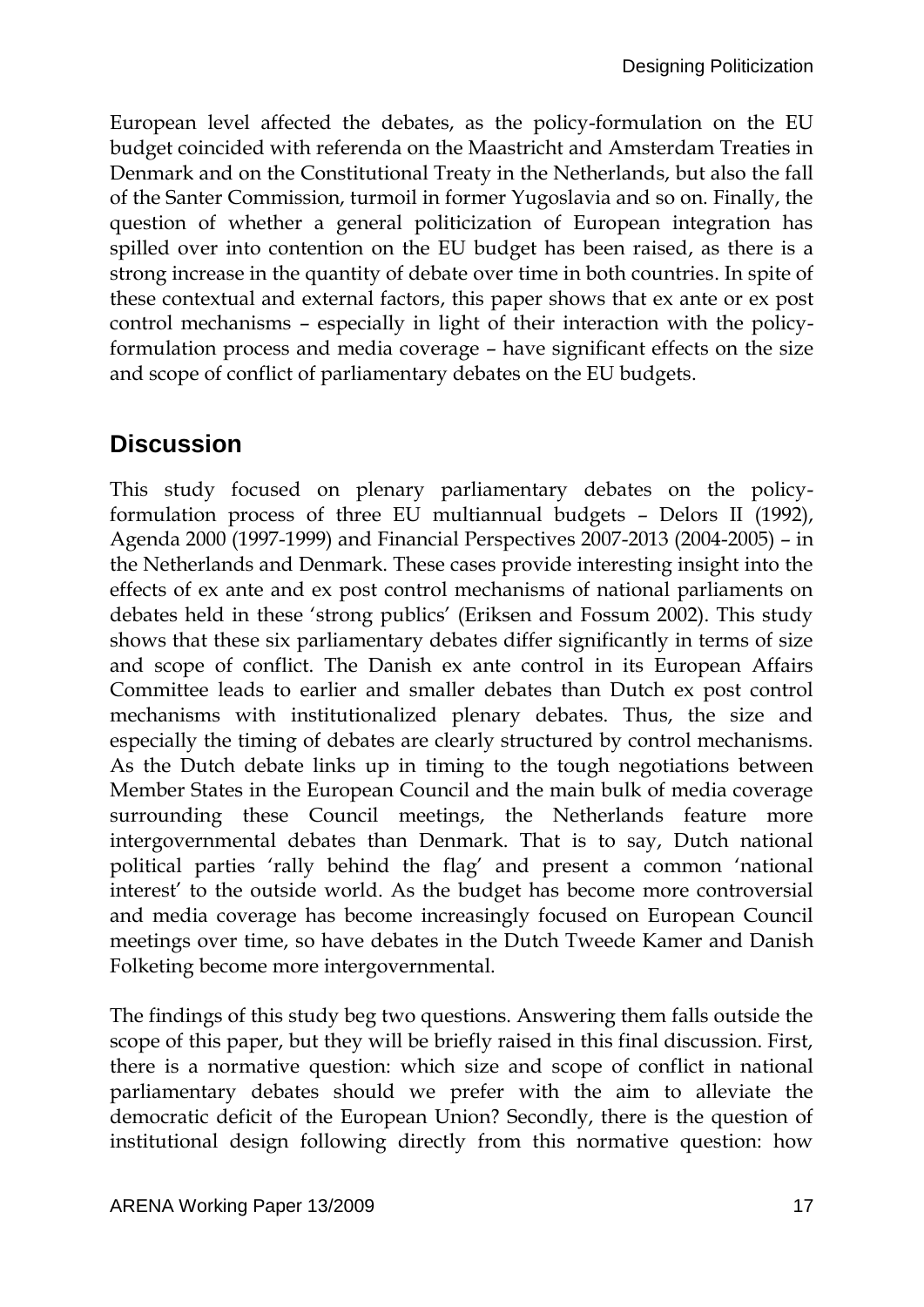might we organize the involvement of national parliaments in EU policyformulation, in order to stimulate good debates? If one understands parliamentary debates as important in providing cues to citizens about the positions of parties and a meaningful choice in the next election, one would value high quantity and partisan debates (Mair 2001). This combination features well-articulated substantive debates, where parties significantly differ in terms of policy preferences. However, as this paper has shown, there is a trade-off between the size of a parliamentary debate and its partisan conflict.

Institutional design – if successful – may have significant effects on the size and timing of debates. Although the scope of conflict cannot be engineered directly by changing the control mechanisms of national parliaments, it may be affected indirectly as debates connect to or disconnect from different phases of the policy-formulation process and the cycle of media coverage.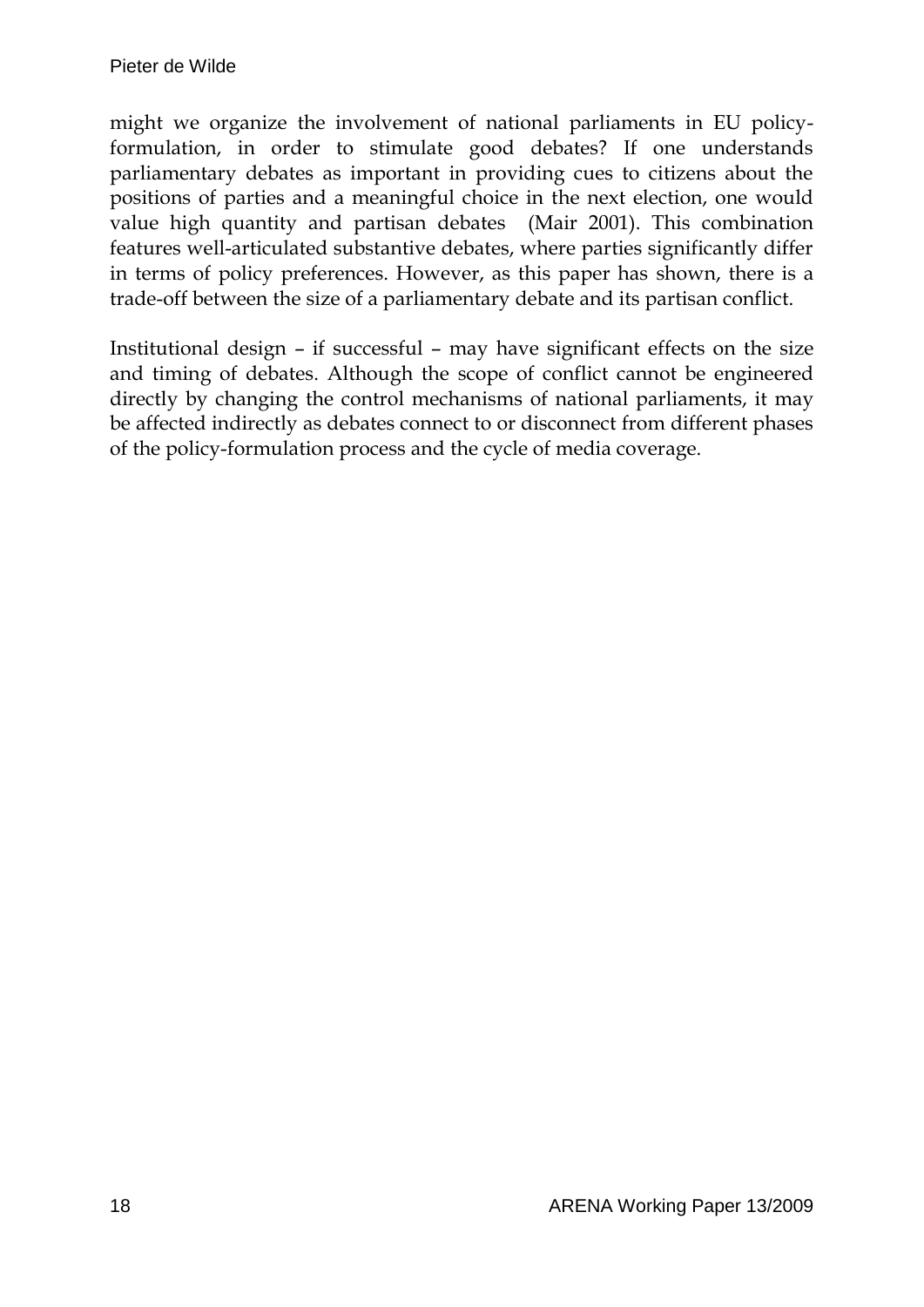#### **References**

- Altheide, D.L. (2004) 'Media Logic and Political Communication', *Political Communication*, 21(3): 293-96.
- Auel, K. (2005) 'Introduction: The Europeanisation of Parliamentary Democracy', *Journal of Legislative Studies*, 11(3/4): 303-18.
- ―― (2007) 'Democratic Accountability and National Parliaments: Redefining the Impact of Parliamentary Scrutiny in EU Affairs', *European Law Journal*, 13(4): 487-504.
- Bellamy, R. and Warleigh, A. (1998) 'From an Ethics of Integration to an Ethics of Participation: Citizenship and the Future of the European Union', *Millennium: Journal of International Studies*, 27(3): 447-70.
- Christiansen, T. (1997) 'Tensions of European Governance: Politicized Bureaucracy and Multiple Accountability in the European Commission', *Journal of European Public Policy*, 4(1): 73-90.
- De Wilde, P. (2007) 'Politicisation of European Integration: Bringing the Process into Focus', ARENA Working Paper 2007/18, Oslo: ARENA. Available at: [<http://www.arena.uio.no/publications/working](http://www.arena.uio.no/publications/working-papers2007/papers/wp07_18.xml)[papers2007/papers/wp07\\_18.xml>](http://www.arena.uio.no/publications/working-papers2007/papers/wp07_18.xml).
- ―― (2008) 'Media Coverage and National Parliaments in EU Policy-Formulation: Debates on the EU Budget in the Netherlands 1992-2005', RECON Online Working Paper 2008/13, Oslo: ARENA. Available at: [<http://www.reconproject.eu/projectweb/portalproject/AbstractRECO](http://www.reconproject.eu/projectweb/portalproject/AbstractRECONwp0813.html) [Nwp0813.html>](http://www.reconproject.eu/projectweb/portalproject/AbstractRECONwp0813.html).
- ―― (2009) 'Reasserting the Nation State: The Trajectory of Euroscepticism in the Netherlands 1992-2005', RECON Online Working Paper 2009/1, Oslo: ARENA. Available at: [<http://www.reconproject.eu/projectweb/portalproject/AbstractRECO](http://www.reconproject.eu/projectweb/portalproject/AbstractRECONwp0901.html) [Nwp0901.html>](http://www.reconproject.eu/projectweb/portalproject/AbstractRECONwp0901.html).
- Diez Medrano, J. (2003) *Framing Europe: Attitudes to European Integration in Germany, Spain, and the United Kingdom*, Princeton, NJ: Princeton University Press.
- Dullien, S. and Schwarzer, D. (2009) 'Bringing Macroeconomics into the EU Budget Debate: Why and How?', *Journal of Common Market Studies*, 47(1): 153-74.
- Eriksen, E. O. and Fossum, J. E. (2002) 'Democracy through Strong Publics in the European Union?', *Journal of Common Market Studies*, 40(3): 401-24.
- Føllesdal, A. and Hix, S. (2006) 'Why There Is a Democratic Deficit in the EU: A Response to Majone and Moravcsik', *Journal of Common Market Studies*, 44(3): 533-62.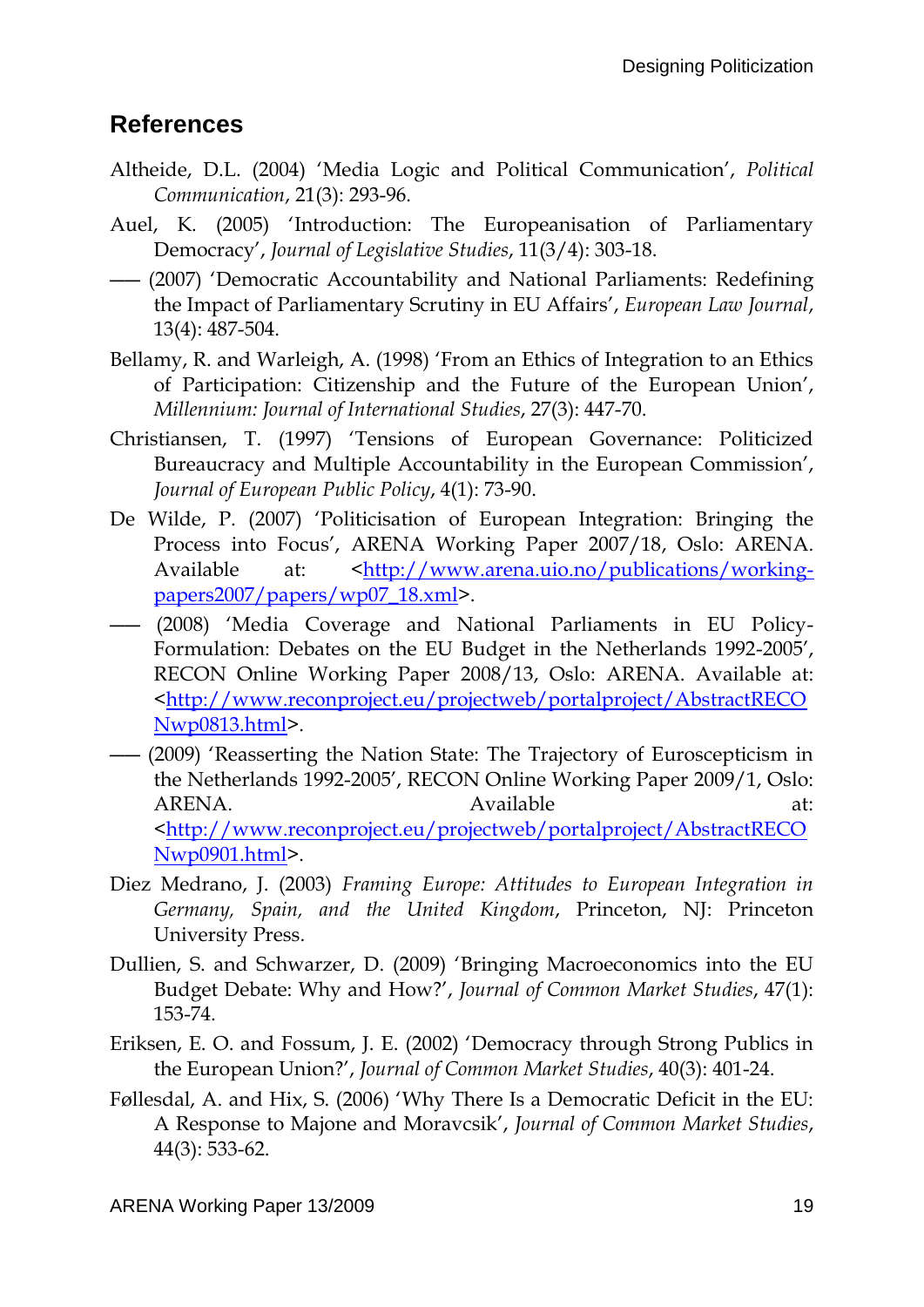- Fouilleux, E., de Maillard, J. and Smith, A. (2005) 'Technical or Political? The Working Groups of the EU Council of Ministers', *Journal of European Public Policy*, 12(4): 609-23.
- Gamson, W. A. (2004) 'Bystanders, Public Opinion, and the Media', in D.A. Snow, S.A. Soule and H. Kriesi (eds) *The Blackwell Companion to Social Movements*, Oxford: Blackwell Publishing, pp. 242-61.
- Hix, S. (2005) *The Political System of the European Union*, 2nd Edition, New York: Palgrave Macmillan.
- Hoetjes, B. J. S. (2001) 'The Parliament of the Netherlands and the European Union: Early Starter, Slow Mover', in A. Maurer and W. Wessels (eds) *National Parliaments on their Ways to Europe: Losers or Latecomers?*, Baden-Baden: Nomos Verlagsgesellschaft, pp. 337-58.
- Holzhacker, R. (2002) 'National Parliamentary Scrutiny over EU Issues: Comparing the Goals and Methods of Governing and Opposition Parties', *European Union Politics*, 3(4): 459-79.
- Hooghe, L. and Marks, G. (2009) 'A Postfunctionalist Theory of European Integration: From Permissive Consensus to Constraining Dissensus', *British Journal of Political Science*, 39(1): 1-23.
- Kiiver, P. (2006) *The National Parliaments in the European Union. A Critical View on EU Constitution-Building*, The Hague: Kluwer Law International.
- King, A. (1976) 'Modes of Executive-Legislative Relations: Great Britain, France, and West Germany', *Legislative Studies Quarterly*, 1(1): 11-36.
- Kleinnijenhuis, J. and Rietberg, E. M. (1995) 'Parties, Media, the Public and the Economy: Patterns of Societal Agenda-Setting', *European Journal of Political Research*, 28(1): 95-118.
- Koopmans, R. (2002) 'Codebook for the Analysis of Political Mobilisation and Communication in European Public Spheres', Europub.com Project. Available at: [<http://europub.wzb.eu/>](http://europub.wzb.eu/).
- Koopmans, R. (2007) 'Who Inhabits the European Public Sphere? Winners and Losers, Supporters and Opponents in Europeanised Political Debates', *European Journal of Political Research*, 46(2): 183-210.
- Koopmans, R. and Erbe, J. (2004) 'Towards a European Public Sphere? Vertical and Horizontal Dimensions of Europeanized Political Communication', *Innovation*, 17(2): 97-118.
- Koopmans, R. and Statham, P. (1999) 'Political Claims Analysis: Integrating Protest Event and Political Discourse Approaches', *Mobilization: An International Quarterly*, 4(2): 203-21.
- Laffan, B. (1997) *The Finances of the European Union*, London: Palgrave MacMillan.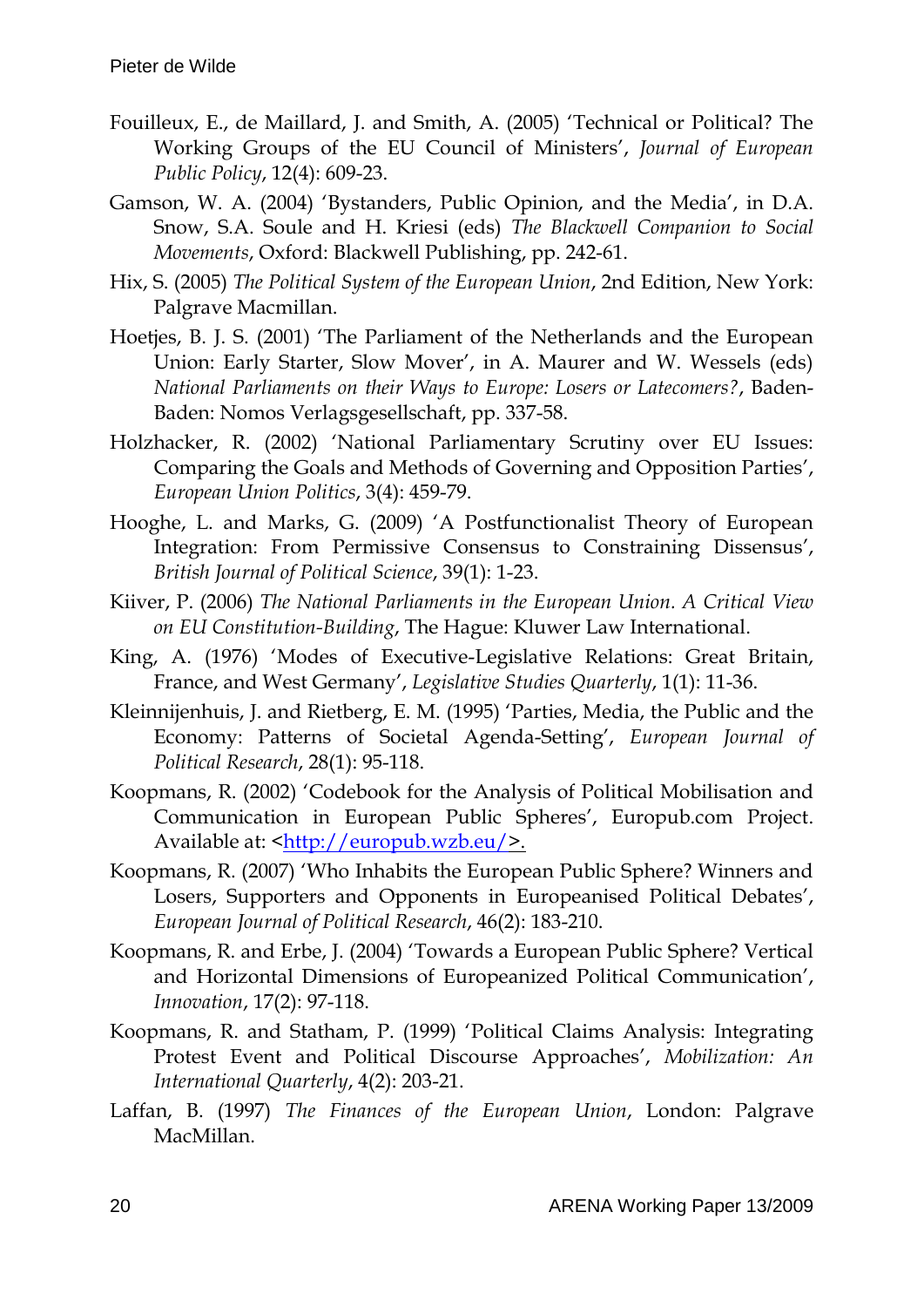- Lauring Knudsen, A.-C. (2008) 'Euroscepticism in Denmark', in A. Szczerbiak and P. Taggart (eds) *Opposing Europe? The Comparative Party Politics of Euroscepticism. Volume 1: Case Studies and Country Surveys*, Oxford: Oxford University Press, pp. 152-167.
- Laursen, F. (2001) 'The Danish Folketing and its European Affairs Committee: Strong Players in the National Policy Cycle', in A. Maurer and W. Wessels (eds) *National Parliaments on their Ways to Europe: Losers or Latecomers?*, Baden-Baden: Nomos, pp. 99-115.
- Lindner, J. (2006) *Conflict and Change in EU Budgetary Politics*, Abingdon: Routledge.
- Lord, C. (1998) *Democracy in the European Union*, Sheffield: Sheffield Academic Press.
- Mair, P. (2001) 'The Limited Impact of Europe on National Party Systems', in S. Hix and K. H. Goetz (eds) *Europeanised Politics? European Integration and National Political Systems*, London: Frank Cass, pp. 27-51.
- ―― (2005) 'Popular Democracy and the European Union Polity', *European Governance Papers*, /No. C-05-03, EUROGOV
- ―― (2007) 'Political Opposition and the European Union', *Government and Opposition*, 42(1): 1-17.
- Maurer, A. and Wessels, W. (eds) (2001) *National Parliaments on their Ways to Europe: Losers or Latecomers?*, Baden-Baden: Nomos.
- McCombs, M. E. and Shaw, D. L. (1972) 'The Agenda-Setting Function of Mass Media', *Public Opinion Quarterly*, 36(2): 176-87.
- Møller Sousa, M. (2008) 'Learning in Denmark? The Case of Danish Parliamentary Control over European Union Policy', *Scandinavian Political Studies*, 31(4): 428-47.
- Mouritzen, H. (1997) *External Danger and Democracy. Old Nordic Lessons and New European Challenges*, Aldershot: Dartmouth.
- Müller, W. C., Bergman, T. and Strøm, K. (2003) 'Parliamentary Democracy: Promise and Problems', in K. Strøm, W.C. Müller and T. Bergman (eds) *Delegation and Account-ability in Parliamentary Democracies*, Oxford: Oxford University Press, pp. 3-32.
- Norton, P. (1996a) 'Conclusion: Addressing the Democratic Deficit', in P. Norton (ed.) *National Parliaments and the European Union*, London: Frank Cass, pp. 177-93.
- ―― (ed) (1996b) *National Parliaments and the European Union*, London: Frank Cass.
- O'Brennan, J. and Raunio, T. (2007a) 'Conclusion: National Parliaments Gradually Learning to Play the European Game?', in J. O'Brennan and T.